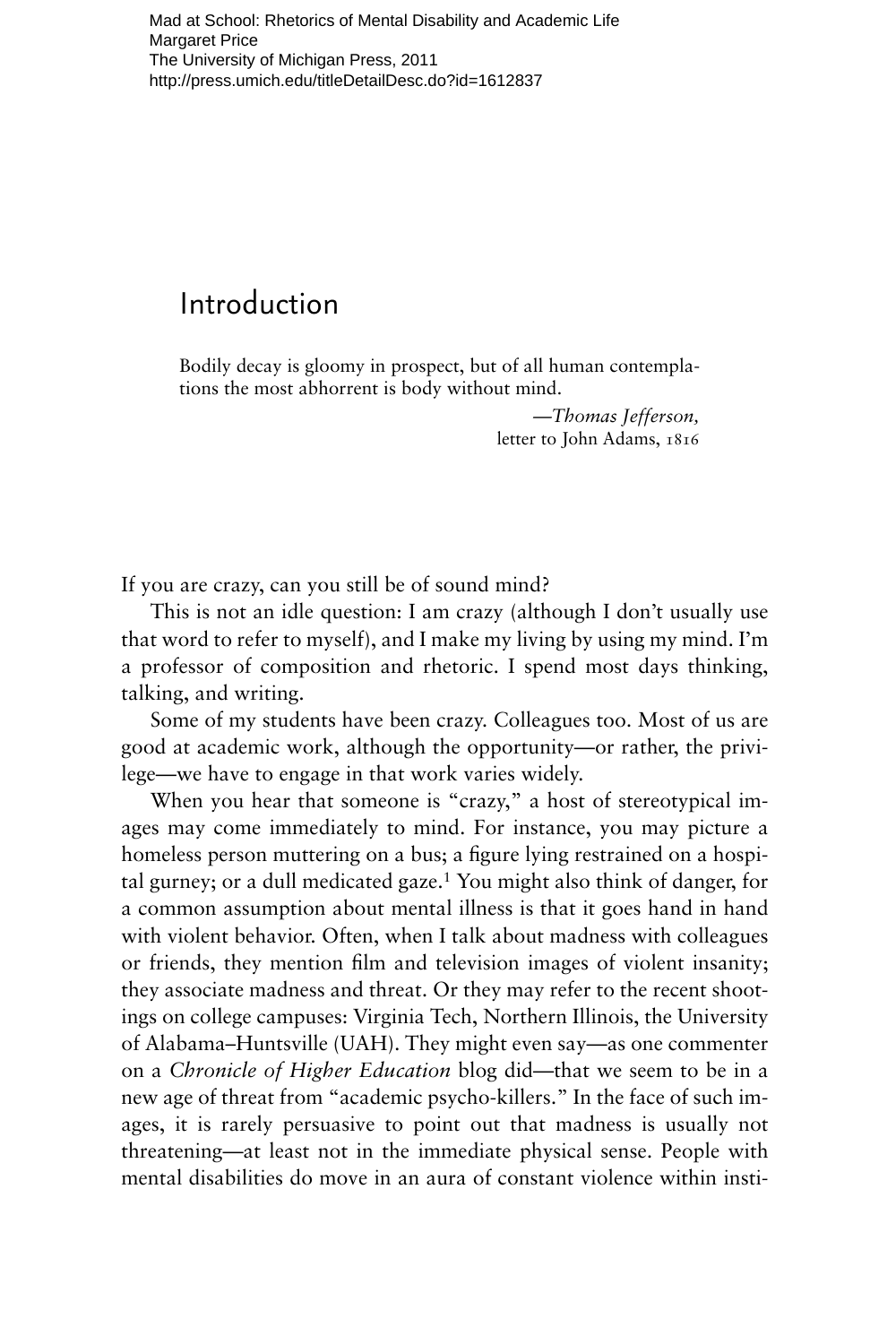2 Mad at School

tutions, but as several scholars have observed, most of the violence comes not from these individuals but is instead directed at them.<sup>2</sup>

Alternatively, the image that springs to mind may be that of the extraordinary mad person, a star like Nobel Prize–winning mathematician John Forbes Nash Jr. as portrayed in the film *A Beautiful Mind*. That film upholds a truism about mental illness, namely, its link to creative genius. (It also upholds another truism, which is that in order to overcome one's madness, one must simply refuse to tolerate it—"Just Say No" as cure—but that's another story.) The commonsense link between madness and genius arises again and again, in stories about real people like composer Robert Schumann, who is said to have been bipolar ("Portrait"), as well as fictional characters like Sherlock Holmes, whose meticulous attention to detail has been suggested to indicate Asperger's syndrome (Sanders).

This book focuses on manifestations of madness—what I call "mental disability"—in the academic realm. I'm interested in the ways that mental disability affects the lives of students, faculty, and staff in U.S. higher education. I am also interested in the ways that mental disability is identified and valued (or, more often, devalued) in this space. Although I do refer to studies that make use of empirical data such as the prevalence of mental disabilities among college students, my concern is focused more upon the ways that we decide *who* is mentally disabled in the first place, and *what we do* once we have decided a person should be labeled as such. Put simply, I am interested in the stories that are told about mental disability in U.S. higher education. Who tells the stories? Who is privileged or deprivileged through the telling? In what ways might we want to change the stories we are telling, the ways we are imagining the proper place of the disabled mind in college? Indeed, do we even know what it means to have a disabled (unsound, ill, irrational, crazy) mind in the educational realm, a realm expressly dedicated to the life of the mind?

In U.S. higher education, both the "creative genius" and the "violent" stereotypes are referred to regularly. Faculty members who display "quirky" behavior are sometimes regarded with affection: think of funny Professor X, who mumbles in the hallways and perhaps wears outlandish outfits. (For what it's worth, my anecdotal observation indicates that quirks are more welcome in academe when displayed by a person who is white, male, and/or tenured; but that is only my observation.) Sometimes, less benignly, faculty members are labeled "difficult" and become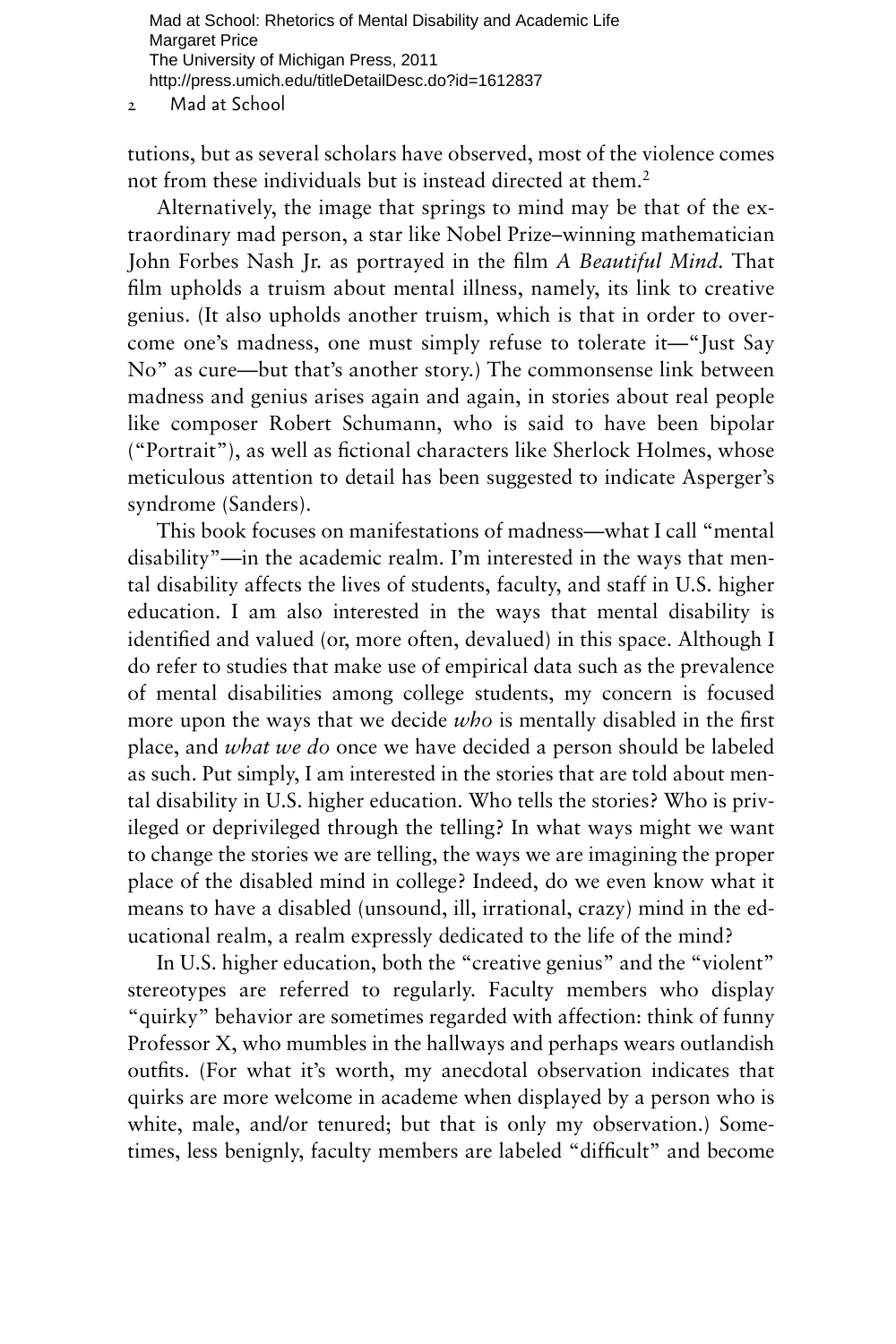### *Introduction* 3

the object of administrative hand-wringing, or even formal sanctions. In this case we might think of Professor Y, who is notorious for her outbursts in faculty meetings and who is whispered to be "unbalanced." Students as well as professors populate the stories about madness in academe: in recent decades, stories about faculty "quirks" or "difficulty" have been joined by more urgently worded stories about violence. So, in addition to Professors X and Y, we now also have Student Z, whose writing contains violent themes and who, it is feared, may "go off" at any moment. Faculty and staff are encouraged to be alert for signs of imminent violence in student writing, in an atmosphere that Benjamin Reiss has called "quasi-psychiatric surveillance" (27), and many campuses have instituted "security" measures such as those outlined in the lurid (and expensive) DVD titled *Shots Fired on Campus: When Lightning Strikes.* With the relatively recent addition of UAH biologist Amy Bishop to the roster of "academic psycho-killers," writing by university faculty may soon draw the same level of attention and scrutiny.

I believe we must pay attention to this proliferation of stories, for several reasons. First, the abundance of stories indicates that mental disability is not now—if it ever was—a rare occurrence. Although the *Diagnostic and Statistical Manual of Mental Disorders* (DSM) announces in its title that it identifies "disorder[ed]" states of mind, and thus implicitly deviations from the "normal," or at least more ordered, realm, its array of diagnoses is so copious that it seems to suggest that "human life is a form of mental illness" (Lawrence Davis). It's no coincidence that anecdotal stories about crazy people have proliferated along with the number of diagnoses in DSM, for a diagnosis is in essence a story—*especially* in DSM, which relies mainly upon descriptive criteria. Some, like Lawrence Davis, have argued that the explosion of DSM diagnoses is approaching the absurd. Davis wrote in a 1997 *Harper's* article, "Once the universe is populated with enough coffee-guzzling, cigarette-puffing, vigorous human beings who are crazy precisely because they smoke, drink coffee, and move about in an active and purposeful manner, the psychoanalyst is placed in the position of the lucky fellow taken to the mountaintop and shown powers and dominions." However, I argue that, while remaining skeptical of the motivations that have brought the enormous DSM into being,<sup>3</sup> we might also take this proliferation of stories as evidence of two important truths about disorderly minds. First, such minds show up all the time, in obvious and not-so-obvious ways; and second, recognizing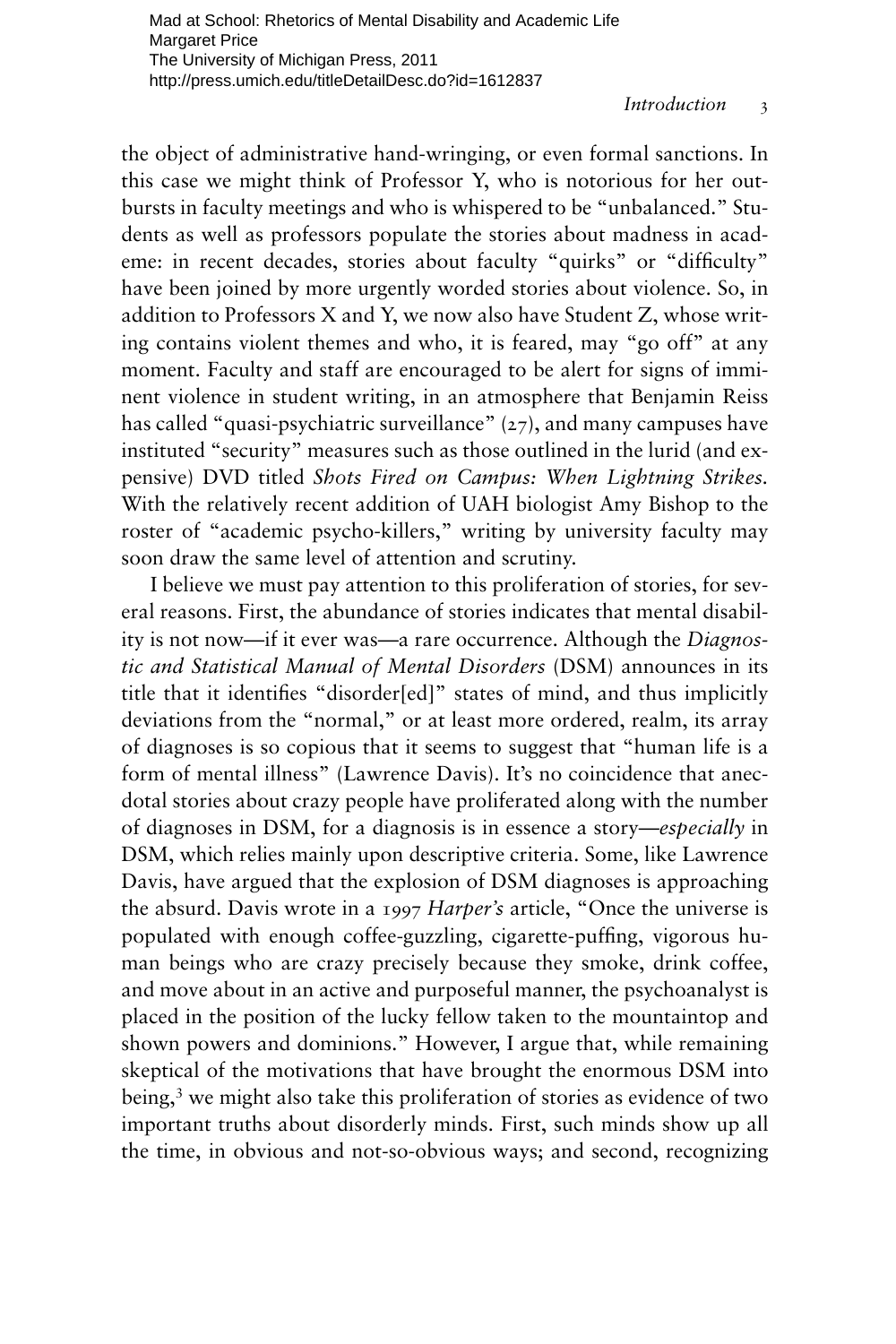4 Mad at School

their appearance is not a yes-no proposition, but rather a confusing and contextually dependent process that calls into question what we mean by the "normal" mind.

That realization, that minds are best understood in terms of variety and difference rather than deviations from an imagined norm, is aligned with a theoretical and activist stance called disability studies (DS). According to DS scholars and activists, disability is popularly imagined as a medical "problem" that inheres in an individual, one that needs to be fixed ("cured") and is cause for sorrow and pity. DS countermands this dominant belief by arguing that disability is a mode of human difference, one that becomes a problem only when the environment or context treats it as such. To take a frequent example, using a wheelchair is not in and of itself a problem unless one must navigate a built environment, such as a bus, airplane, or building, which assumes stairs are the best and only way to ascend from one level to another.

In *Claiming Disability,* Simi Linton offers this description of DS:

While retaining the word *disability,* despite its medical origins, a premise of most of the literature in disability studies is that disability is best understood as a marker of identity. As such, it has been used to build a coalition of people with significant impairments, people with behavioral or anatomical characteristics marked as deviant, and people who have or are suspected of having conditions, such as AIDS or emotional illness, that make them targets of discrimination.  $\dots$  When disability is redefined as a social/political category, people with a variety of conditions are identified as *people with disabilities* or *disabled people*, a group bound by common social and political experience. (12)

Adopting a DS perspective is not simple. The ramifications of the premise described by Linton are many, and often require a disorienting shift away from presumptions of tragedy, courage, or brokenness. Moreover, since the publication of *Claiming Disability* in 1998, DS scholars have continued an energetic debate about what DS is, how it manifests in various fields, and how it signifies differently for different kinds of impairments. Although DS is concerned with individual experience, it is foremost a social and political perspective. As such, it shifts the "problem" of disability away from individuals and toward institutions and attitudes. Strongly indebted to postmodern ways of knowing, DS generally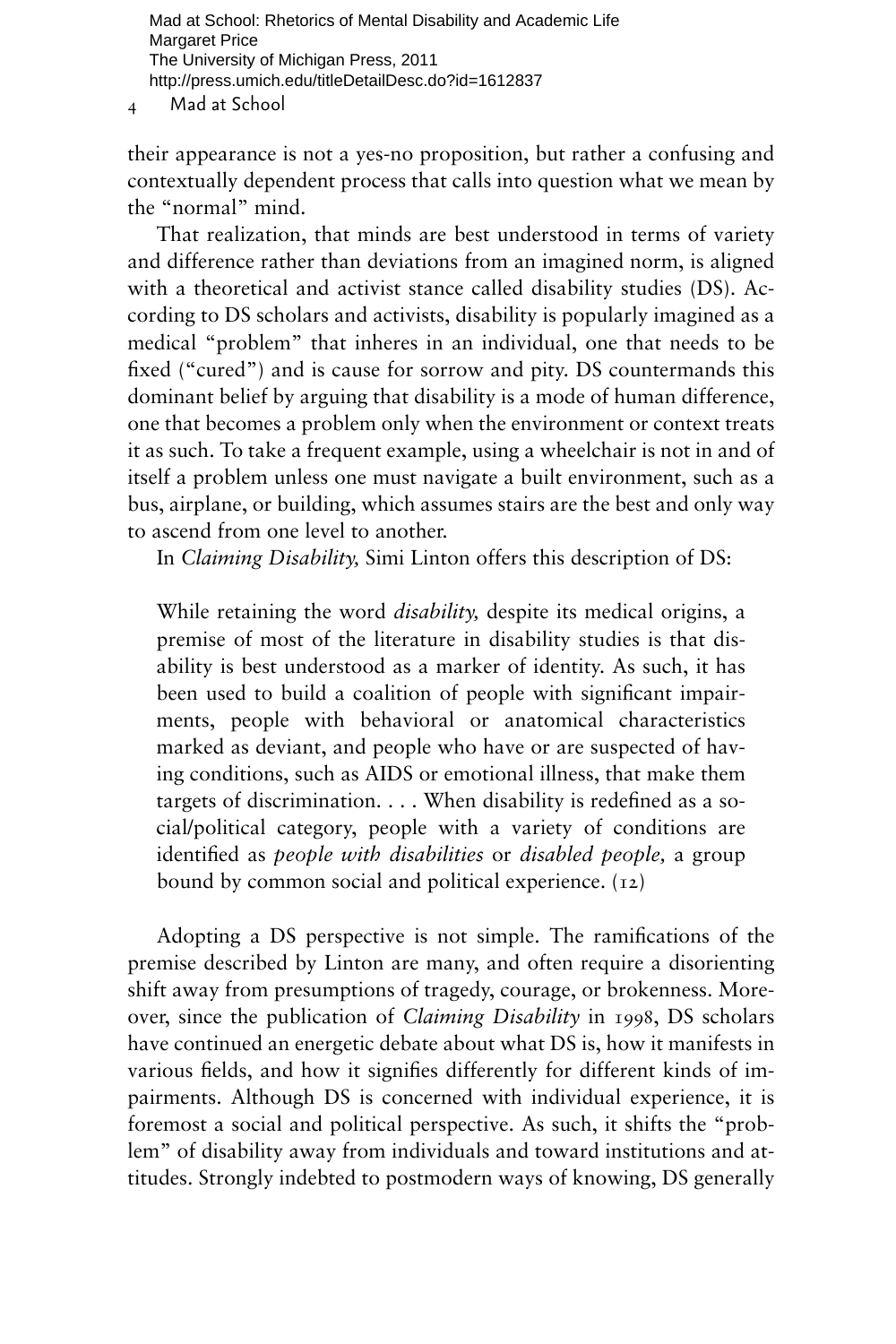understands the institution as a system that produces human oppression (as well as privilege). This book examines the impact of one particular set of institutional discourses—those of U.S. higher education—on persons with disabilities of the mind. It is both an attempt to broaden the field of DS and a critique of the field's long-standing emphasis on physical and sensory impairments.

My analysis of academic discourse<sup>4</sup> focuses on certain commonplace beliefs, or topoi. Lawrence J. Prelli explains topoi (singular *topos*) as "lines of thought that bear on a [person's] credibility in this or that rhetorical situation" (90). A topos contributes to the construction of a rhetor's ethos, or perceived character. It is often an issue or theme with which she must contend in the process of presenting herself as a credible and persuasive person. Because common topoi are generally recognized by a rhetor and her audience, they can serve as points from which to begin arguments. However, when they are shared by an in-group, they also tend to be unexamined; thus, as Sharon Crowley explains, "commonplaces are part of the discursive machinery that hides the flow of difference"  $(73)$ . Common topoi are often invoked when rhetors wish to reinforce dominant values or "challeng[e] the beliefs/practices of miscreants and outsiders" (Crowley  $73$ ).<sup>5</sup> This gives topoi great power, especially power on the part of dominant groups to exclude or punish marginalized groups or persons.

I argue that some of the most important common topoi of academe intersect problematically with mental disability. These include

- Rationality
- Criticality
- Presence
- Participation
- Resistance
- Productivity
- Collegiality
- Security
- Coherence
- Truth
- Independence

For instance, what does "participation" in a class mean for a student who is undergoing a deep depression and cannot get out of bed? Or a stu-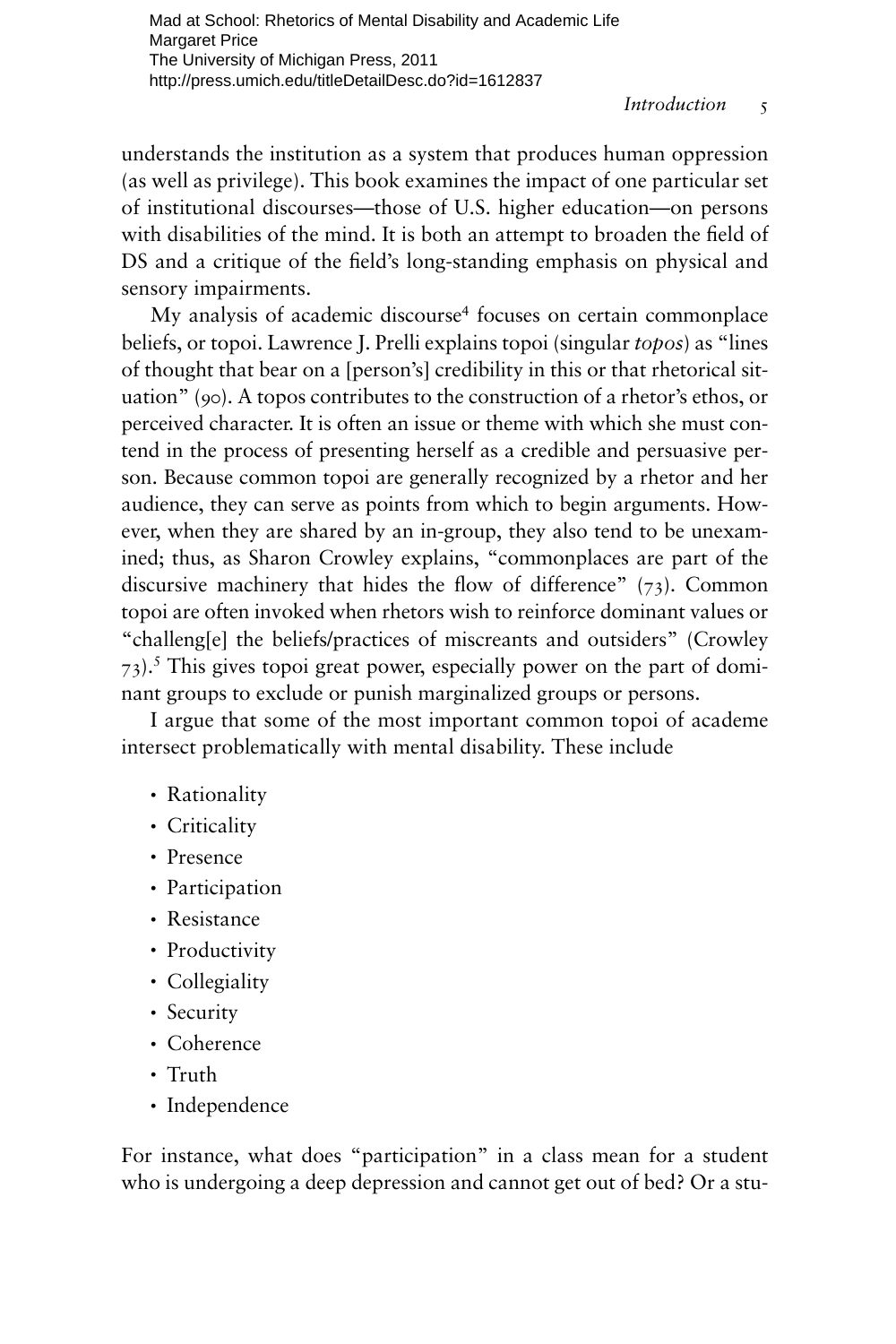6 Mad at School

dent who experiences such severe anxiety, or obsession, that he can barely leave his dorm room or home? What about a student on the autism spectrum who has difficulty apprehending the subtle social cues that govern classroom participation, the difference between "showing engagement" and "dominating the conversation," the sorts of spontaneous oral performances that are considered "smart"? What does "collegiality" mean for a faculty member who has these same difficulties? What happens to the "productivity" of an academic writer who struggles to achieve the linear coherence that most academic writing demands? Or whose disability affects the many self-directed stages of writing and revising—initiation, organization, seeking and applying feedback, completion? Why, indeed, is "coherence" one of the most-often emphasized features of a thesis-driven academic argument; does the demonstration of coherence indicate a stronger mind? How do the new requirements for "security" in U.S. academic environments resonate with (or against) our cherished values of free speech and independence? Finally, what are we to make of the ever-growing number of "independent" scholars in the United States, many of whom occupy that "independent" status because their mental impairments or disabilities make a securely affiliated academic job impossible?

To a great extent, we don't know the answers to these questions, for academics (which I define, for the purposes of this study, to include students, staff, administrators, and independent scholars as well as faculty) with mental disabilities are largely excluded from academic discourse. The instruments of exclusion are not visible or dramatic—men in white coats dragging people away—but quiet, insidious: We flunk out and drop out. We fail to get tenure. We take jobs as adjuncts rather than tenuretrack faculty. We transfer schools; we find a way to get a job or a degree elsewhere. Or not. Earlier, I said that mental disabilities are better understood in terms of variety and difference rather than "yes/no" diagnoses. That's true; but another truth exists alongside, which is that, in the institutional terms of academic discourse, a sharp rhetorical divide exists between those who are allowed in and those who are not. The fondly regarded "absent-minded" or "quirky" professor is a noticeable figure, but less noticeable is the student with severe depression who drops out of school; the adjunct with autism who never manages to navigate a tenuretrack job interview successfully; or the independent scholar whose written works are widely cited but who cannot adhere to the social requirements of teaching in a classroom.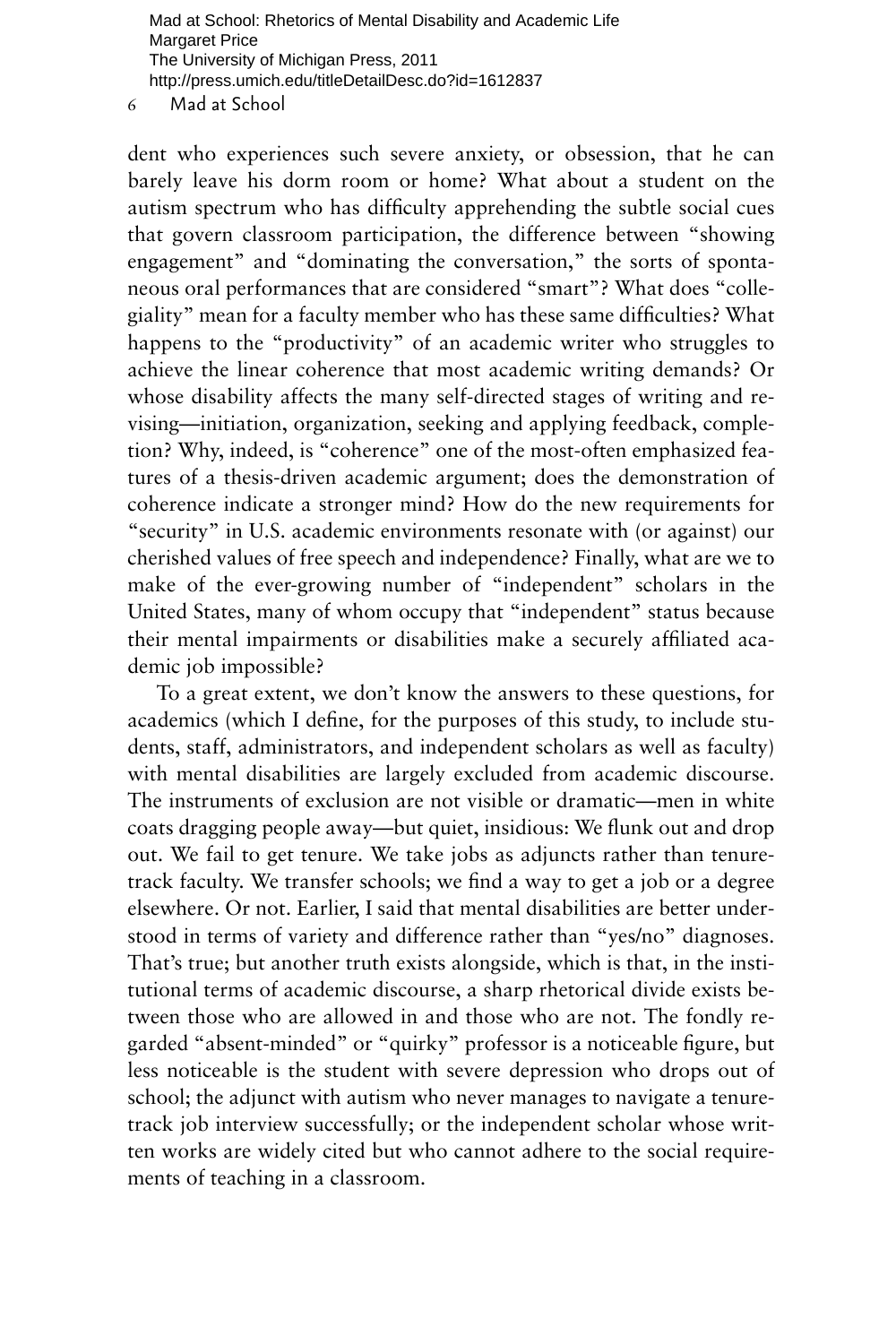### *Introduction*<sub>7</sub>

Those of us who do function successfully in academe tend to pass much of the time. Sadly, the necessity of passing for survival perpetuates the conventional view of academe as an "ivory tower"—an immaculate location humming with mental agility and energy, only occasionally threatened (from the outside) by the destructive force of insanity. Recently, this destructive force is often represented as a violent student or faculty member who is assumed to have gone mentally haywire, like a bad cog in an otherwise smoothly operating machine. But things are going to change, not least because those with atypical minds are entering academe in unprecedented numbers. (Or, as some arguments suggest, we are simply being noticed more often.) According to the U.S. Department of Education, in the year 2003–4, 22 percent of students with disabilities in college reported having "mental illness or depression"; 7 percent reported learning disabilities; and  $I$ I percent reported attention deficit disorder ("Profile" 133). Results published in the *Archives of General Psychiatry* put the numbers even higher: according to analysis of data from the 2001–2 National Epidemiologic Survey on Alcohol and Related Conditions, nearly half (46 percent) of college students reported having experienced some psychiatric disorder in the year the survey was conducted (Blanco et al.).<sup>6</sup> Meanwhile, between 1994 and 2004, the percentage of students in K–12 schools labeled as having autism rose 525 percent (Monastersky).<sup>7</sup> Indeed, in particular locations, things *are* changing, and often for the better, as shown by programs such as "College Camp," which is designed to introduce students with intellectual differences to college life (Sunderland). This is a book about the violence of exclusion, but also about the ongoing negotiations and successes achieved by academics with mental disabilities—not through heroic feats of "overcoming," but through microrebellions, new forms of access and cooperation, a gradual reshaping of what academe is and might be.

My aim in this book is to use the activism and theory of disability studies to argue for changes to the ways that academic discourse is understood, taught, written, and evaluated. I believe that DS has much to offer academic discourse, ranging from our ways of understanding classroom practices, to our ways of gathering (at conferences and meetings), to our communication with audiences who have a stake in our work. Such audiences include students, families of students, legislators and public officials, alumni of colleges and universities, and, of course, instructors and professors—all of us who are concerned, one way or another, with the life of the mind. One of my grounding assumptions is that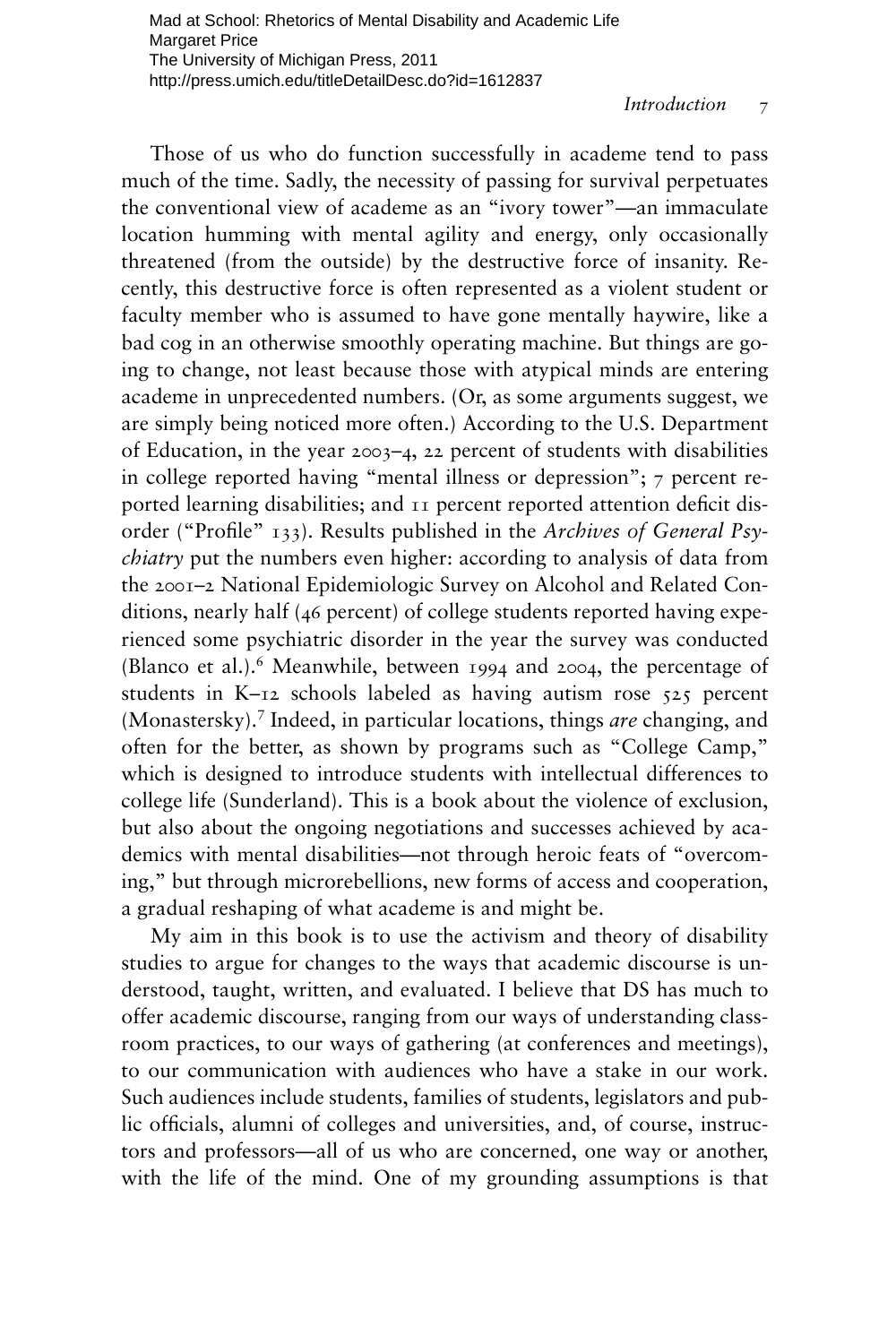8 Mad at School

*school matters*—how we learn, how we teach, how we work to develop new ideas that point toward a better society for all.

Why academic discourse in particular? In part, this is my focus because I have a personal stake in it. I am a professor, and I have observed firsthand how difficult it can be to negotiate academe with a disorderly mind. But there is a deeper urgency to this project as well: I perceive a theoretical and material schism between academic discourse and mental disabilities. In other words, I believe that these two domains, *as conventionally understood,* are not permitted to coexist. Academic discourse operates not just to omit, but to abhor mental disability—to reject it, to stifle and expel it. For thousands of years academe has been understood as a bastion of reason, the place in which one's rational mind is one's instrument. But what does that mean for those of us with atypical (some would say "impaired" or "ill") minds who work, learn, and teach in this location? In order to answer this question, we need to unpack not only the practices that characterize academic discourse, but also the attitudes and ways of knowing that underlie those practices.

Catherine Prendergast has asked, "Does some kind of al/chemical transformation need to occur before the mentally ill can be heard? And in whom does it need to take place?" ("Rhetorics" 203). Her question inspires me to follow with another: What transformation would need to occur before those who pursue academic discourse can be "heard" (which I take to mean "respected"), not *in spite of* our mental disabilities, but *with* and *through* them? What would have to happen to the dominant understanding of academic discourse, driven as it is by Aristotelian notions of rationalism, and largely "head-centered" (Garland-Thomson, "Shape" 120)? In the rest of this book, I examine the discursive processes by which academic discourse abhors mental disability. I also discuss ways that persons with mental disabilities *have* gained what Prendergast calls "rhetoricity" ("Rhetorics" 202) in various genres and spaces—through defiant writings, small victories, and our simple daily survival—thus pointing a way toward a more inclusive, and thereby enriched, academe.

My purpose is not only to offer new insights into the rhetoricity of mentally disabled people, but also into ways that we might reconstruct "normal" academic discourses to become more accessible for all. Far from being an altruistic project, this is an effort that will strengthen our current system of academic discourse generally, for ableism impairs all of us. Ableism contributes to the construction of a rigid, elitist, hierarchical, and inhumane academic system. We have already heard many calls for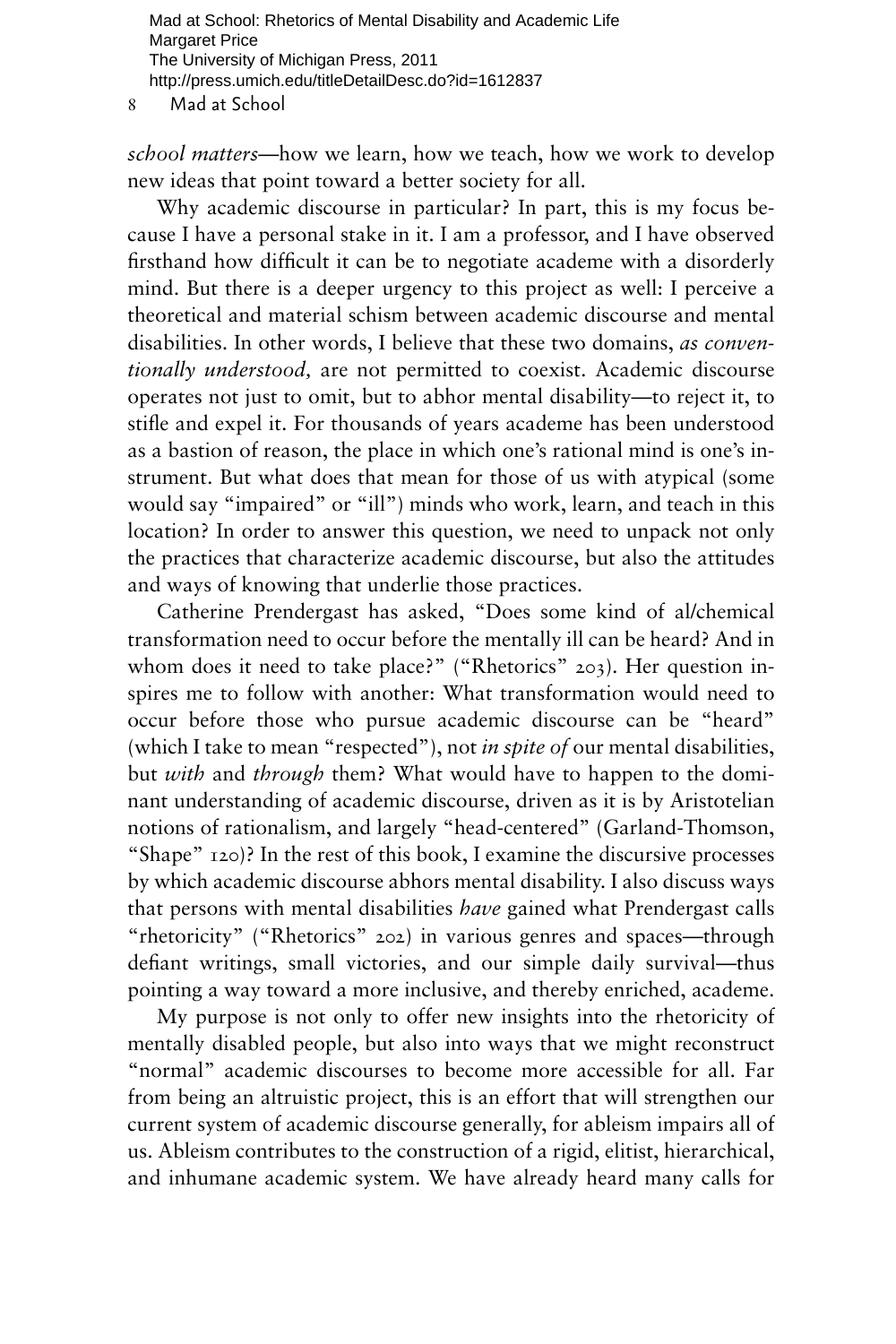ways that this system should be overhauled. Adjusting our practices for the thoughtful inclusion of mental disabilities will improve the ways all of us *treat* one another (pun intended). Put another way, I am not arguing that mentally disabled persons can measure up to current "standards" of academic discourse. I am arguing that academic discourse needs to measure up to us.

# Naming and Definition

Who am I talking about? So far I've used a variety of terms to denote impairments of the mind, and I haven't yet exhausted the list. Contemporary language available includes *psychiatric disability, mental illness, cognitive disability, intellectual disability, mental health service user* (or *consumer*)*, neurodiversity, neuroatypical, psychiatric system survivor, crazy,* and *mad.* "No term in the history of madness is neutral," Geoffrey Reaume argues, "not *mental illness, madness,* or any other term" (182). Moreover, as Ian Hacking has pointed out, particular names may thrive in a particular "ecological niche"—for instance, the intersection of the diagnosis "neurasthenia" with nineteenth-century French stories of the "Wandering Jew" (2, 120) or the diagnosis "drapetomania," applied to African American slaves who attempted to escape (Jackson 4). Keeping this dynamism in mind, the following analysis does not aim to accept some terms and discard others. Rather, I want to clarify the different areas they map and show that each does particular kinds of cultural work in particular contexts. Although I use *mental disability* as my own term of choice, I continue to use others as needed, and my overall argument is for deployment of language in a way that operates as inclusively as possible, inviting coalition, while also attending to the specific texture of individual experiences. In doing so, I follow the urging of Tanya Titchkosky, who argues that the aim of analyzing language about disability should not be to mandate particular terms but rather "to examine what our current articulations of disability are saying in the here and now" ("Disability" 138). The problem of naming has always preoccupied DS scholars,<sup>8</sup> but acquires a particular urgency when considered in the context of disabilities of the mind, for often the very terms used to name persons with mental disabilities have explicitly foreclosed our status *as* persons. Aristotle's famous declaration that man is a rational animal (1253a; 1098a) gave rise to centuries of insistence that to be named mad was to lose one's personhood.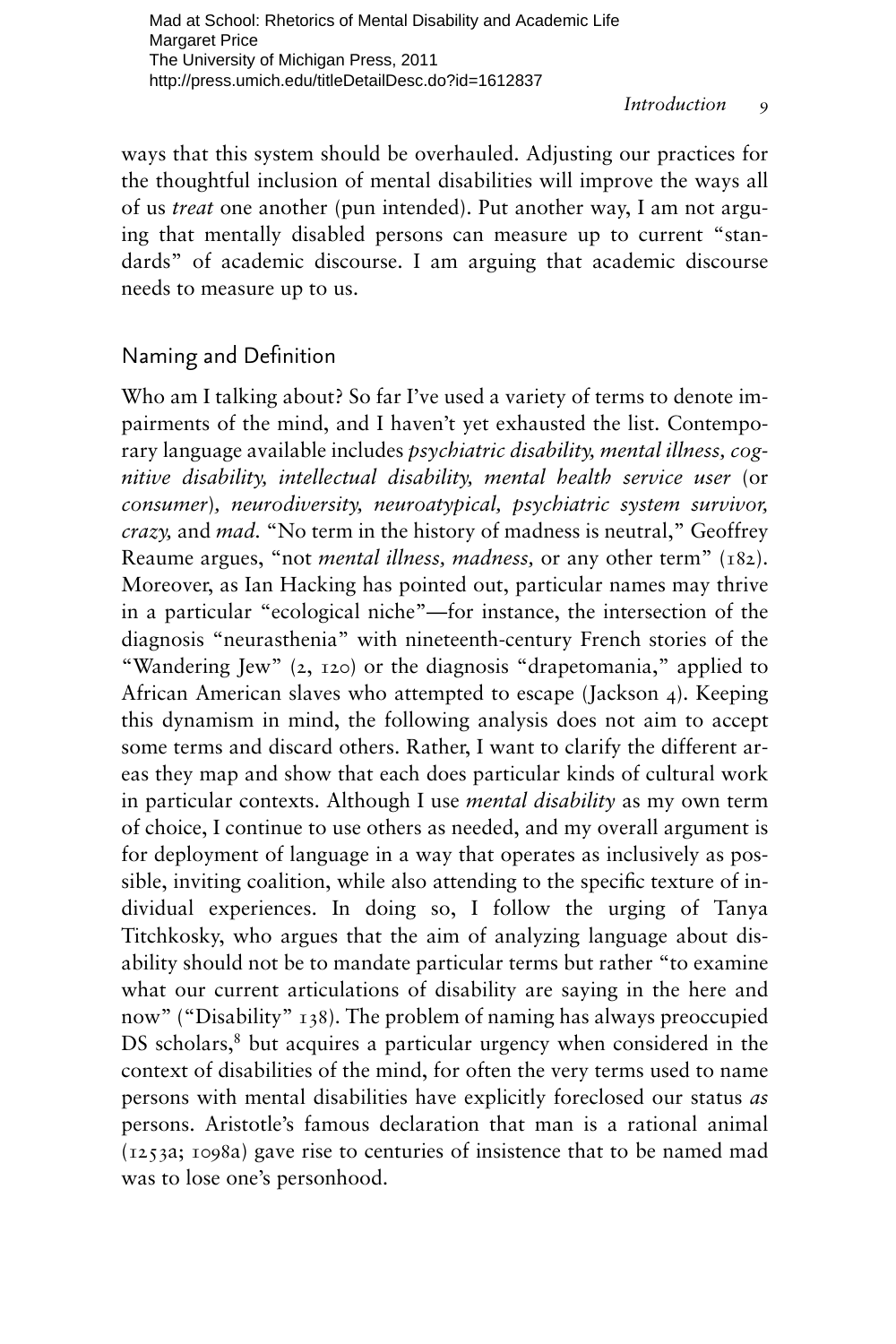10 Mad at School

*Mad* is a term generally used in non-U.S. contexts, and has a long history of positive and person-centered discourses. MindFreedom International, a coalition of grassroots organizations, traces the beginning of the "Mad Movement" to the early 1970s, and reports on "Mad Pride" events that continue to take place in countries including Australia, Ghana, Canada, England, and the United States. MindFreedom and other groups organize activist campaigns, sponsor exhibits and performances, and act as forums and support networks for their thousands of members. *Mad* is less recognizable in the United States, which can be to its advantage, since its infrequency helps detach it from implication in medical and psychiatric industries. In addition, *mad* achieves a broad historical sweep. Psychiatry, with its interest in brains, chemistry, and drugs, arose only in the last couple of centuries; however, writings on madness can be found in pre-Socratic discourse, and their historical progression through centuries spans medicine, philosophy, and literature, as Allen Thiher shows in *Revels in Madness: Insanity in Medicine and Literature.*

The center of our discourses on madness has had many names: *thymos, anima,* soul, spirit, self, the unconscious, the subject, the person. Whatever be the accent given by the central concept, access to the entity afflicted with madness is obtained through a language game in which these concepts or names play a role, organizing our experience of the world even as the world vouchsafes criteria for correct use of these notions. (3)

Thiher does not discuss at length his choice of *mad,* but it is evident from the far-reaching scope of his study that this term achieves a flexibility that *mental illness* and *cognitive disability* do not: it unites notions of that "central concept" through time and across cultures. As with *queer,* the broad scope of *mad* carries the drawback of generality but also the power of mass.

Many persons in the mad movement identify as psychiatric system survivors. According to MindFreedom, psychiatric system survivors are "individuals who have personally experienced human rights violations in the mental health system." A more inclusive term is *consumer/survivor/ex-patient* (*c/s/x*). Drawing upon the work of Linda J. Morrison, Bradley Lewis argues that this term "allows a coalition among people with diverse identifications" while also indicating that the relationship between the three positions is neither exclusive nor linear  $(157)$ . Lewis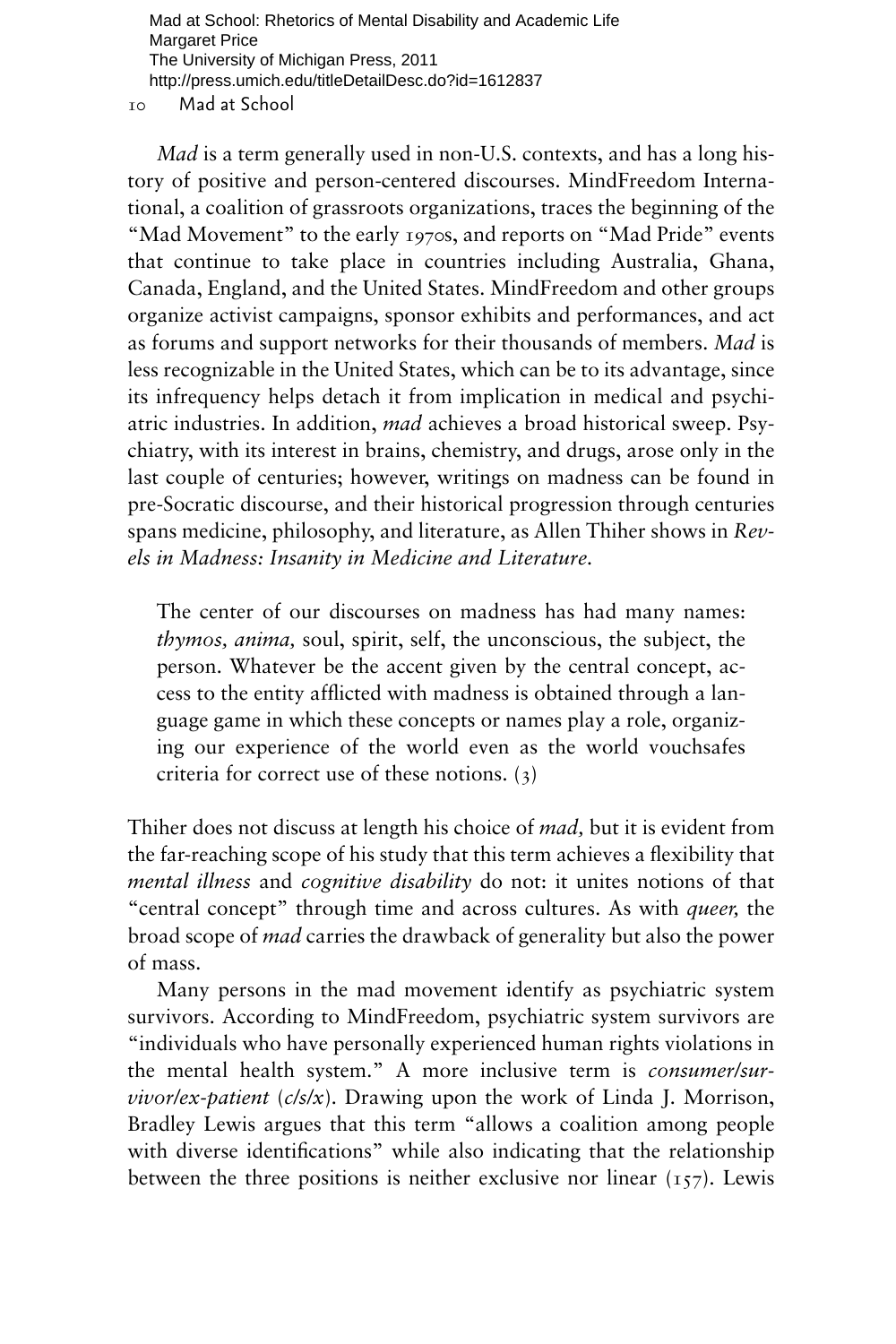goes on to suggest that we might add *patient* as well, making the abbreviation into a quatrad  $(p/c/s/x)$ , to represent the fact that some persons within the psychiatric system are forced into this objectified and passive role  $(157)$ .

When I first encountered the term *survivor*, I felt hesitant. It seemed to have unsettling similarities to "cure": a survivor, I thought, implicitly had *had* a traumatic experience and come out the other side. This doesn't describe my experience. I make regular use of the psychiatric system, and I consider myself the agent and director of my treatments; for example, I interviewed and discarded psychiatrists until I found one who agrees with my approach to my bodymind.<sup>9</sup> However, there is no avoiding the fact that he, not I, wields the power of the prescription pad. In addition, I possess the economic and cultural privilege that permits me to try out and reject various caregivers, a privilege not open to many in the c/s/x group. And finally, like any "patient," I am subject to my caregivers' power over information. For example, when my psychiatrist and my therapist conferred and arrived at one of my diagnoses, they chose not to share that diagnosis with me until some months later (their stated reason being that I had been in the midst of a crisis and was not ready to process the information). As it happens, I think they made an appropriate decision, but the fact remains that regardless of what I thought, the outcome would have been the same; I had no say in the matter.

In her ethnographic study *Talking Back to Psychiatry,* Linda J. Morrison interviewed activists in the  $c/s/x$  movement, which she defines as "people who have been diagnosed as mentally ill and are engaged in different forms of 'talking back' to psychiatry and the mental health system," as well as allies including "dissident mental health professionals, lawyers, advocates, and family members" (ix). Morrison found that they made use of the term *survivor* in various ways, and that a "heroic survivor narrative" is deeply influential in the movement, both through published accounts (such as Kate Millett's *The Loony-Bin Trip*) and in individuals' processes of identity formation vis-à-vis psychiatric discourse (101). Participants' survivor narratives "exist in a range of intensity, from high drama to muted skeptical observations" (129), but the narrative as a whole, Morrison argues, plays a crucial role in the movement, helping to build solidarity and empower resistant voices. Significantly, this narrative, and the term *survivor,* have also been singled out for denigration by critics (Morrison  $152-53$ ).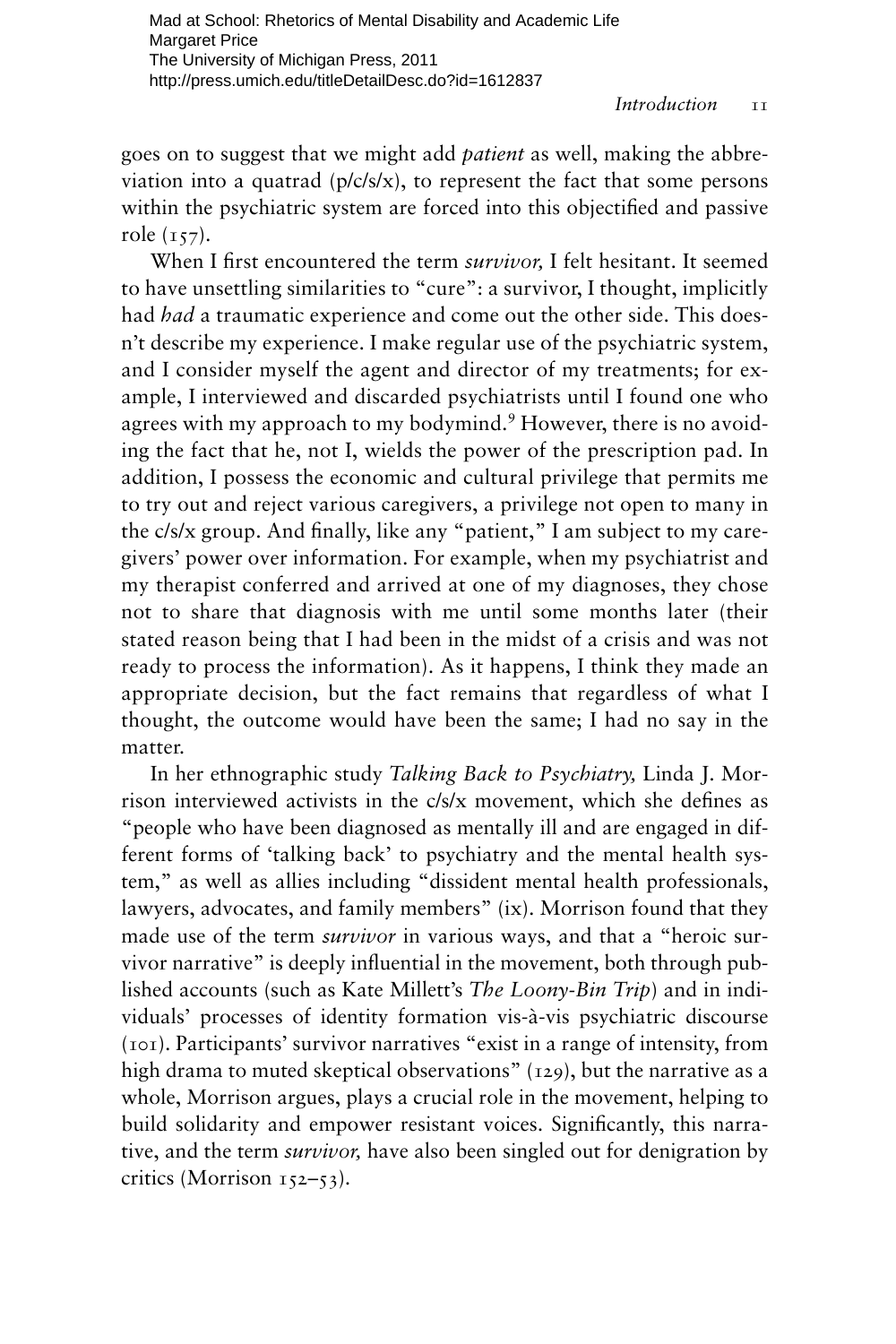12 Mad at School

My own thinking on *psychiatric system survivor* was deepened when I discussed it with my colleague Petra Kuppers. One evening at a conference, sitting on the bed in her hotel room and chewing over my thoughts, I said that I didn't feel I "survived" the psychiatric system so much as worked within it, negotiating and resisting as I went. "But," Petra said simply, "that *is* survival." Her insight has shifted my view of the term: rather than thinking of a survivor as one who has undergone and emerged from some traumatic experience (such as incarceration in a mental institution), it can also denote one who is actively and resistantly involved with the psychiatric system on an ongoing basis.

*Mental illness* introduces a discourse of wellness/unwellness into the notion of madness; its complement is *mental health,* the term of choice for the medical community as well as insurance companies and social support services. This well/unwell paradigm has many problems, particularly its implication that a mad person needs to be "cured" by some means. One material consequence of this view is that mental health insurance operates on a "cure" basis, demanding "progress" reports from therapists and social workers, and cutting off coverage when the patient is deemed to have achieved a sufficiently "well" state. For instance, although the American Psychiatric Association recommends that persons with my diagnoses remain in long-term talk therapy, my insurance company (CIGNA) determined in 2006 that I was "well enough" and terminated my mental-health coverage, except for brief pharmaceutical consultations with my psychiatrist. During a months-long battle with the "physician reviewer" employed by CIGNA, my therapist's and psychiatrist's requests for continued coverage (which, according to CIGNA's rules, I was not permitted to make directly) were repeatedly turned down. Ultimately, my therapist was informed that the decision would stand unless I "actually attempt[ed] suicide," at which point I would be deemed unwell enough to resume therapy. This "well/unwell" paradigm reflects the larger tendency of American medical systems to intervene in "problems" rather than practice a more holistic form of care.

However, an advantage of *mental illness* is that it can be allied with the substantial—and sometimes contentious—conversation within DS on the intersections between illness and disability. In a 2001 *Hypatia* article, "Unhealthy Disabled: Treating Chronic Illnesses as Disabilities," Susan Wendell points out that activists in the disability rights movement in the United States have often sought to "distinguish themselves from those who are ill" (18). This has led to a schism between those she calls the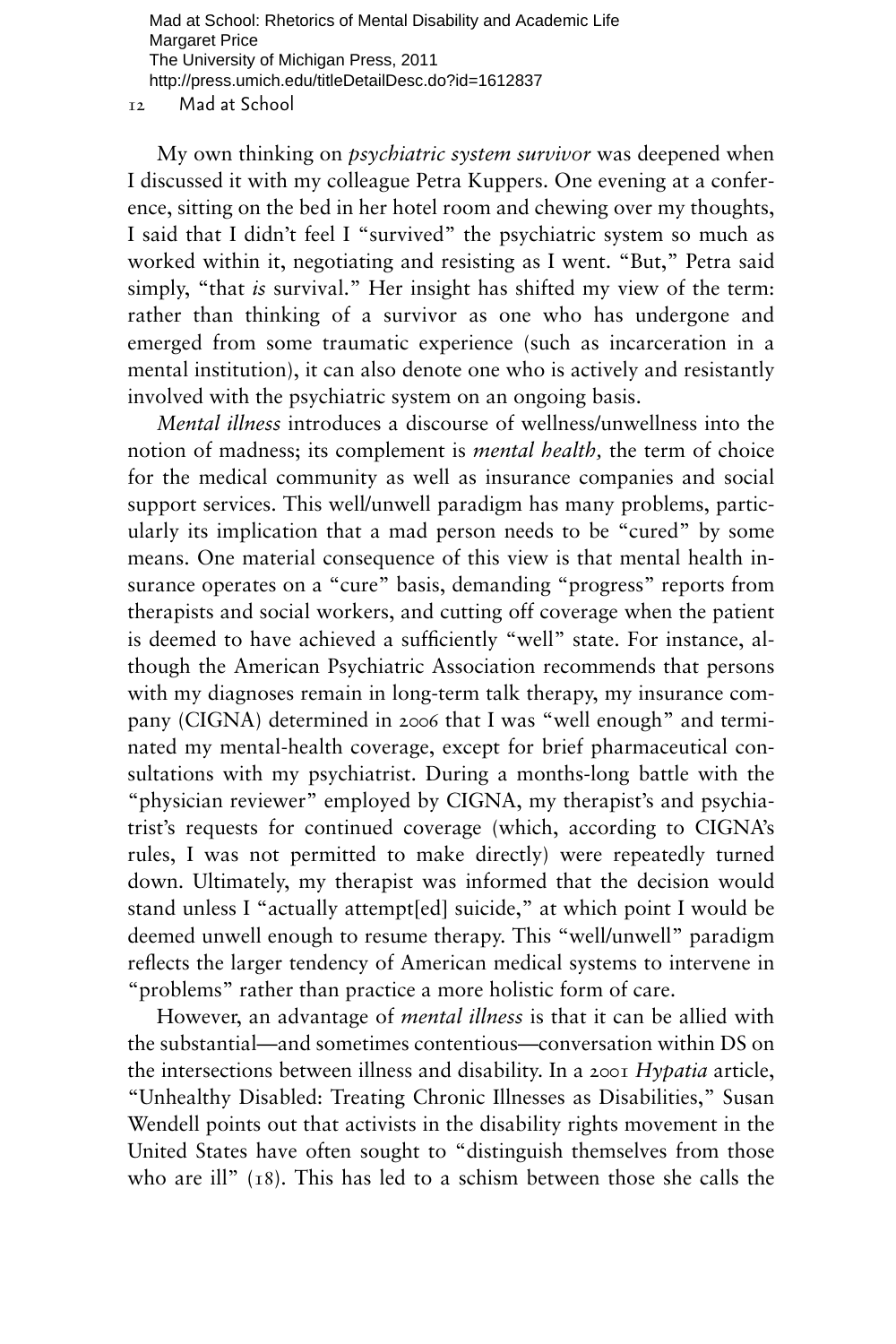"healthy disabled," whose impairments "are relatively stable and predictable for the foreseeable future" (19), and those who are chronically ill. Because those with chronic illnesses are often exhausted, in pain, or experiencing mental confusion, their very identities as activists come into question:

Fluctuating abilities and limitations can make people with chronic illnesses seem like unreliable activists, given the ways that political activity in both disability and feminist movements are structured. . . . Commitment to a cause is usually equated to energy expended, even to pushing one's body and mind excessively, if not cruelly.  $(z<sub>5</sub>)$ 

Wendell acknowledges that "healthy disabled" and "unhealthy disabled" are blurry categories: a person with cerebral palsy, for example, may also experience exhaustion, pain, or mental confusion; indeed, a person with a physical impairment may also have a chronic illness. Usually, however, "disabled" implicitly means "healthy disabled," and full inclusion of the unhealthy disabled must involve "changes in the structure, culture, and traditions of political activism," with new attitudes toward "energy and commitment, pace and cooperation" (Wendell 26). As yet, such changes are largely unrealized. Consider the last conference you attended: did events run from 9:00 a.m. until late at night? Consider the "tenure clock," or activist efforts that call for attendance in public places for hours at a time: do such occasions assume each participant will have the ability to meet people, interact, and function for hours on end? Consider the persons who did not attend. Do you know who they are?

Andrea Nicki's theory of psychiatric disability picks up Wendell's point about energy and health, but reshapes it to critique the implicitly rational mind of the "good" disabled person—or, as Quintilian might have put it, the "good disabled person speaking well" (see Brueggemann, *Lend*). Not only must this person be of rational mind, Nicki argues; he must also adhere to a "cultural demand of cheerfulness," which is particularly insidious because in some cases—for a person with depression, for example—this would involve not just an attitude *toward* his illness but a direct erasure *of* his illness (94). Like Wendell, Nicki calls for redesign of our social and work environments, emphasizing the importance of interdependence as a means to achieve this goal. Anne Wilson and Peter Beresford have argued that the project will be difficult, and will in-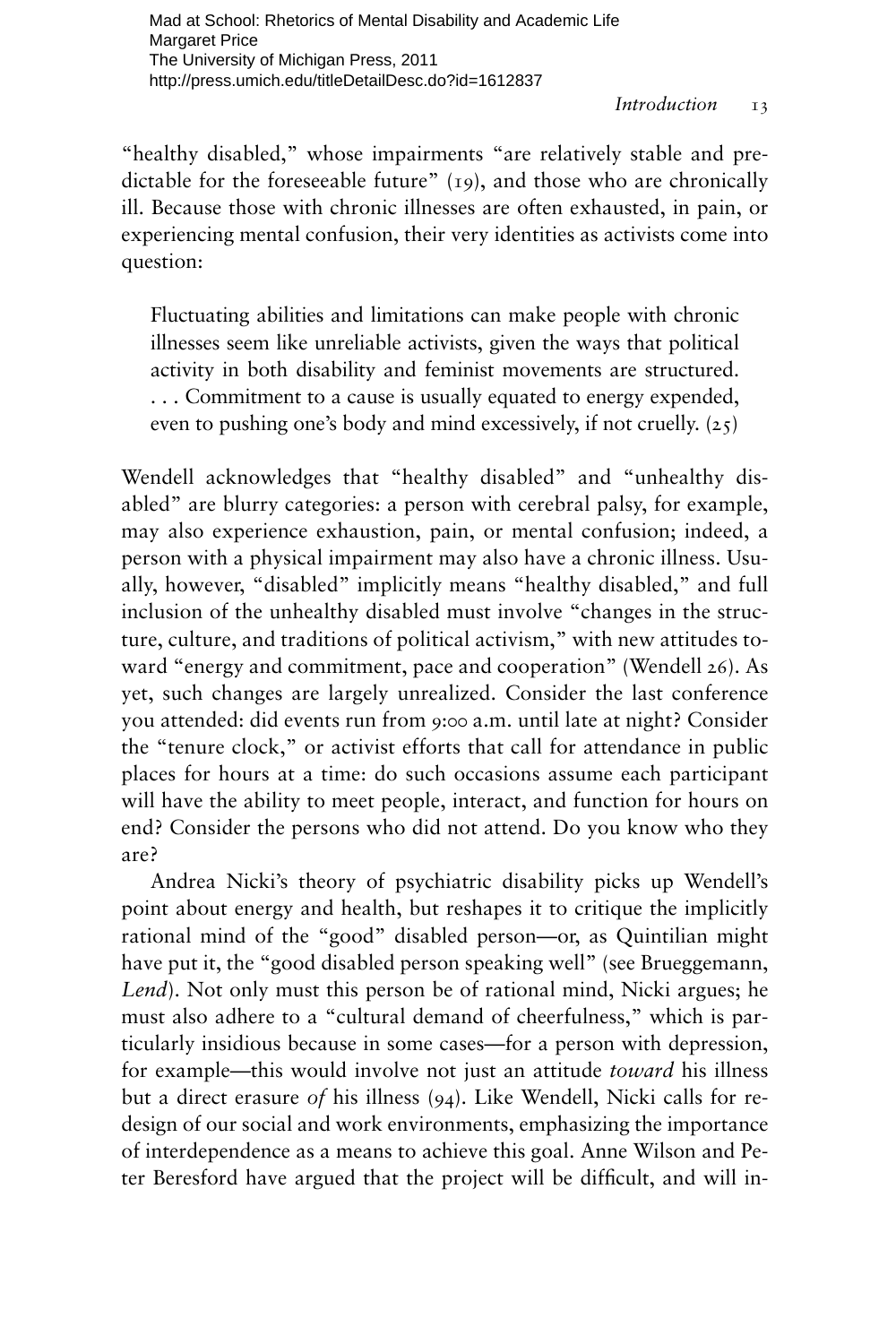14 Mad at School

volve not just surface-level changes, but a full reworking of the social model of disability  $(145)$ .

One part of this reworking will be the acknowledgment that, although discursive alliances can be drawn between physical and mental illness, important differences exist as well. For example, while members of the disability rights movement, including myself, proudly call ourselves "disabled," many members of the c/s/x movement view the term *disabled* with more suspicion. In the view of the c/s/x movement, when psychiatry assigns a diagnosis of "mental illness" to a person, that person is marked as permanently damaged, and as one whose rights may be taken away—unless, of course, she complies with psychiatry's requirements for "care," which may include medication, incarceration, or electroshock. Morrison makes this point by contrasting psychiatric diagnosis with the diagnosis of a cold:

In modern psychiatry, a person who has been diagnosed with a serious and persistent mental illness (SPMI) is rarely considered "cured" or completely free of illness. The implied expectation is that mental illnesses are chronic. They may remit but they are likely to recur. Compare, for example the yearly cold symptoms with congestion and cough that many people experience, followed by recovery to a "normal" state. In psychiatric illness, recovery from the symptoms would not be considered the end of the problem. The likelihood of a return to a symptomatic state, with resultant need for medical intervention, would be assumed . . . [A] former patient is always expected to become a future patient and the sick role is ongoing. In fact, if a patient believes otherwise, this can be considered a symptom of exacerbated illness. (5)

This paradox, in which belief of one's own wellness may *in itself* be considered evidence of unwellness, lies at the heart of psychiatric diagnosis. To accept the psychiatric profession's definition of oneself as sick is considered a key move toward getting well; the technical term for acceptance of a psychiatric label is "insight." Although members of the c/s/x movement occupy a range of perspectives, generally the movement resists psychiatry's efforts to place its "patients" into the "sick role." Like Deaf activists, c/s/x activists have much in common with disability activists, but strong differences as well—one of which is the issue of whether or not to self-identify as *disabled.*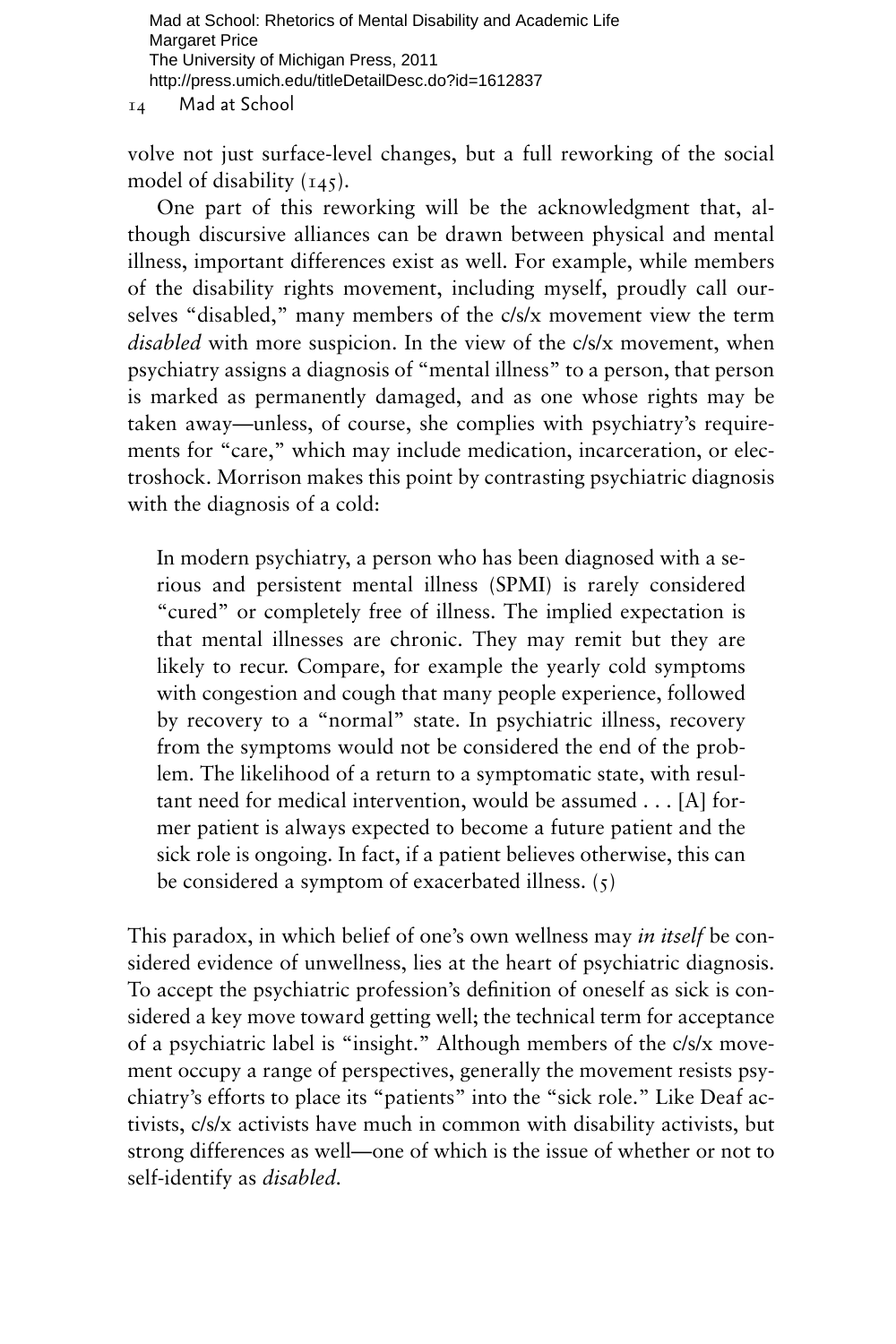One thing c/s/x and disability activists agree upon, however, is the deeply problematic nature of modern psychiatric discourse. Working in concert with the gigantic forces of for-profit insurance companies and the pharmaceutical industry, mainstream psychiatry places ever-increasing emphasis on a biological and positivist definition of mental illness, all while claiming to remain "theory-neutral" (Bradley Lewis 97). However, dissident voices can be heard within psychiatry as well. As Morrison shows, some medical professionals are members of the c/s/x movement. Groups that bring together critical psychologists and psychiatrists and the c/s/x movement have proliferated since the 1990s, and include the Critical Psychiatry Network; Psychology, Politics and Resistance; the Mental Health Alliance; and Radical Psychology Network. This resistant strain of psychiatry is sometimes called *postpsychiatry,* a theory/practice that views "mind" philosophically and socially as well as biologically.

Postpsychiatrist medical philosophers Patrick Bracken and Philip Thomas argue that, once Descartes had established the now-conventional body/mind split (as well as valorization of the individual subject), subsequent theories of mind continued to perpetuate this belief, extending into nineteenth- and twentieth-century psychiatry, which expanded its effects still further. Bracken and Thomas identify three outcomes of this philosophy: the beliefs that "madness is internal"; that madness can be explained neurologically and treated (solely) with pharmaceuticals; and that psychiatrists have the "right and responsibility" to coerce their patients ("Postpsychiatry" 725). Postpsychiatry offers an alternative path, Bracken and Thomas suggest, not by replacing old techniques with new ones, but rather by "open[ing] up spaces in which other perspectives can assume a validity previously denied them"—especially the perspectives of those labeled "mentally ill" ("Postpsychiatry" 727). In addition to centering the agency of mad people, Bracken and Thomas argue for replacing the conventional separation of body and mind with an emphasis on social context, ethical as well as technical (chemical) modes of care, and an end to the claim that coercive "treatments" are applied for "objective" or "scientific" reasons. In a later, briefer article, Bracken and Thomas clarify the relationship of Cartesian dualism to postpsychiatry: human mental life, they argue, is not "some sort of enclosed world residing inside the skull," but is constructed "by our very presence and through our physical bodies" ("Time to Move" 1434).

Bradley Lewis offers an in-depth account of postpsychiatry in *Moving Beyond Prozac, DSM, & the New Psychiatry: The Birth of Postpsychia-*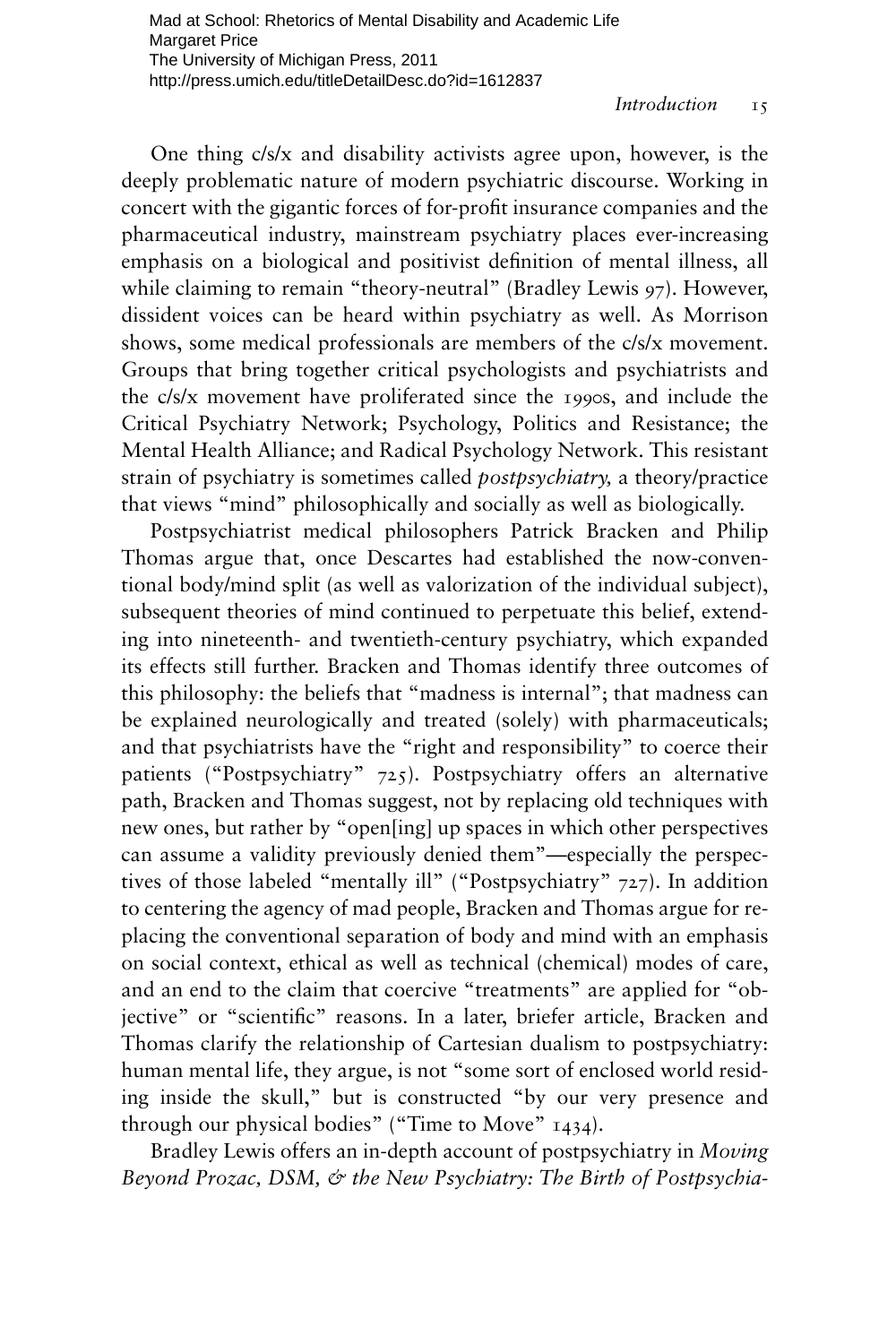16 Mad at School

*try.* Describing himself as a "hybrid academic," Lewis holds both an M.D. in psychiatry and a Ph.D. in interdisciplinary humanities (ix). From this unusual position, Lewis makes a call for postpsychiatry that is both pragmatic and theoretical: cyborg theory, neurophysiology, and the governing structure of the APA all occupy significant parts of his attention. *Moving Beyond Prozac* describes "a theorized postpsychiatry," which would "take seriously the role of language and power" as well as "work without the pseudo-foundations and pseudo-certainties of modernist science and reason"  $(17)$ . Lewis does not wish to do away with psychiatrists and clinics, but rather to reform them. The reformed "clinical encounter," for example, would include "not only the modernist values of empirical diagnosis and rational therapeutics but also additional clinical values like ethics, aesthetics, humor, empathy, kindness and justice" (17; see also Lewis, "Narrative Psychiatry"). While pragmatic, Lewis's argument is not individualistic, but aimed at discourses and structures of power. Individual psychiatrists and practices do need to change, Lewis suggests, but the core project is revision of the psychiatric profession to become more democratic, less positivist, less capitalistic, and to include the voices and concerns of *all* its stakeholders, including the c/s/x group.

*Neuroatypical* and *neurodiverse* mark a broader territory than psychiatric discourse: these terms include all whose brains position them as being somehow different from the neurotypical run of the mill. *Neuroatypical* is most often used to indicate persons on the autism spectrum, including those with Asperger's syndrome (AS), but has also been used to refer to persons with bipolar disorder (Antonetta) and traumatic brain injuries (Vidali). In her "bipolar book" (13) *A Mind Apart,* Susanne Antonetta argues that neurodiversity acts a positive force in human evolution, enabling alternative and creative ways of thinking, knowing, and apprehending the world.

A potential problem with the rhetoric of neurodiversity is that it can read as overly chipper (like a "Celebrate Diversity!" bumper sticker); its optimism can flatten individual difference. However, it also carries a complement, *neurotypical* (or NT), which destabilizes assumptions about "normal" minds and can be used to transgressive effect (Brownlow). For example, Aspies For Freedom has used *NT* to parody the rhetoric of "cure" propagated by the organization Fighting Autism. Until very recently, Fighting Autism published and maintained a graphic called the "autism clock" (fig. 1) which purported to record the "incidence" of autism for persons aged three to twenty-two and the supposed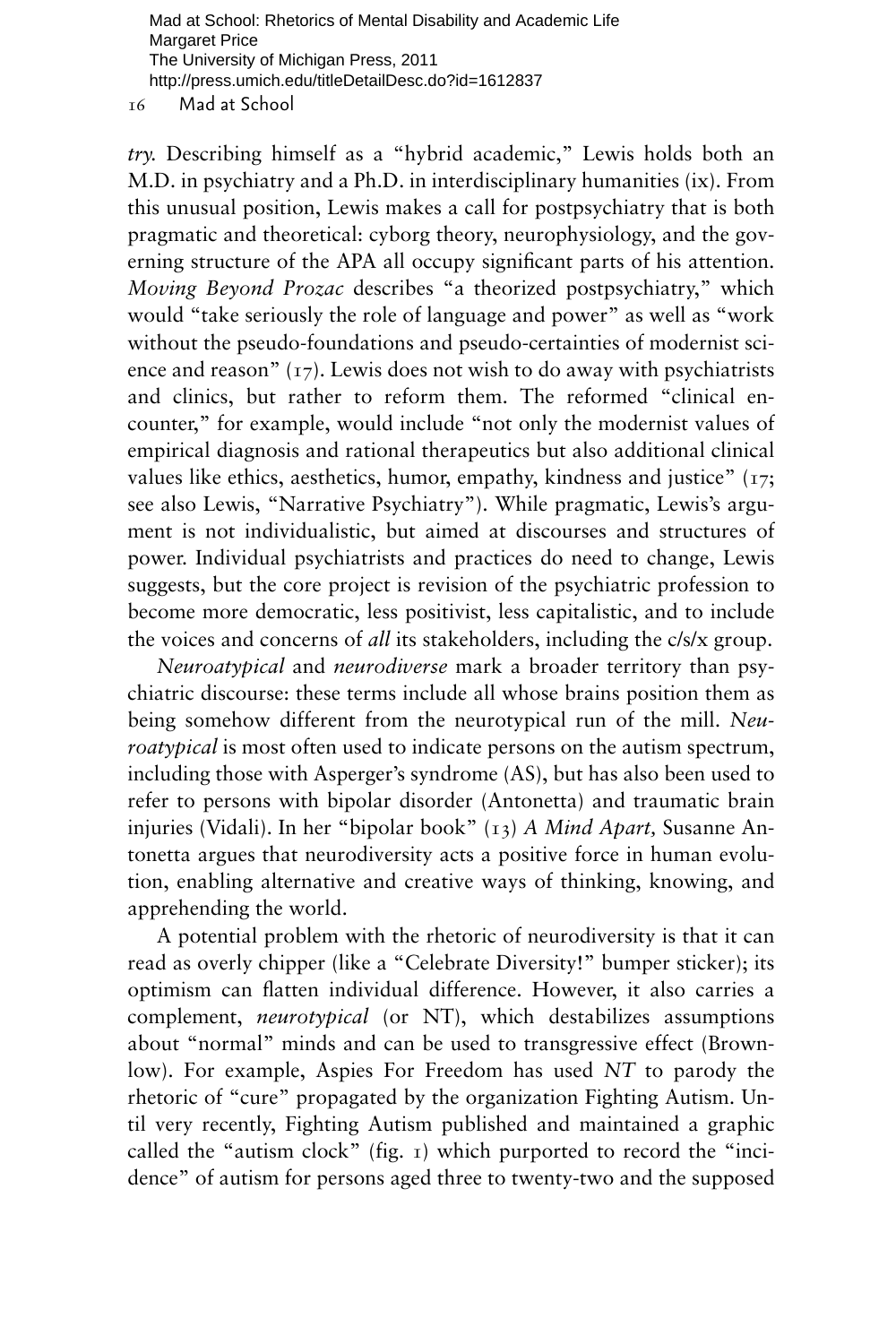

The "autism clock" (captured on June 6, 2009) published by Fighting Autism. This image was taken down in July 2010 in response to activists' protests.



Parody of the "autism clock" published by Aspies For Freedom.

economic "cost" of this incidence.<sup>10</sup> In response, Aspies For Freedom published a parody of the autism clock (fig.  $2$ ), which pathologizes neurotypicals and suggests that for the onrush of diagnoses ("1 every minute"), there will be "2 to take them."

While Fighting Autism viewed autism as a disease that must be battled and cured, Aspies For Freedom takes the stance that autism is a form of neurodiversity, that is, of difference, not something that should be eradicated. Although public opinion of autism tends to be dominated by the disease/cure model, resistant voices of neurodiversity have proliferated, especially through web-based communities, blogs, and webtexts (see, for example, Yergeau, "Aut(hored)ism").

Some DS scholars, including Cynthia Lewiecki-Wilson, have called for a coalition of those with psychiatric and cognitive disabilities; she suggests that the term *mental disability* can be used to denote the rhetorical position of both groups:

For the purposes of this paper, I group mental illness and severe mental retardation under the category *mental disabilities.* Despite the varieties of and differences among mental impairments, this collective category focuses attention on the problem of gaining rhetoricity to the mentally disabled: that is, rhetoric's received tradition of emphasis on the individual rhetor who produces speech/writing, which in turn confirms the existence of a fixed, core self, imagined to be located in the mind.  $(157)$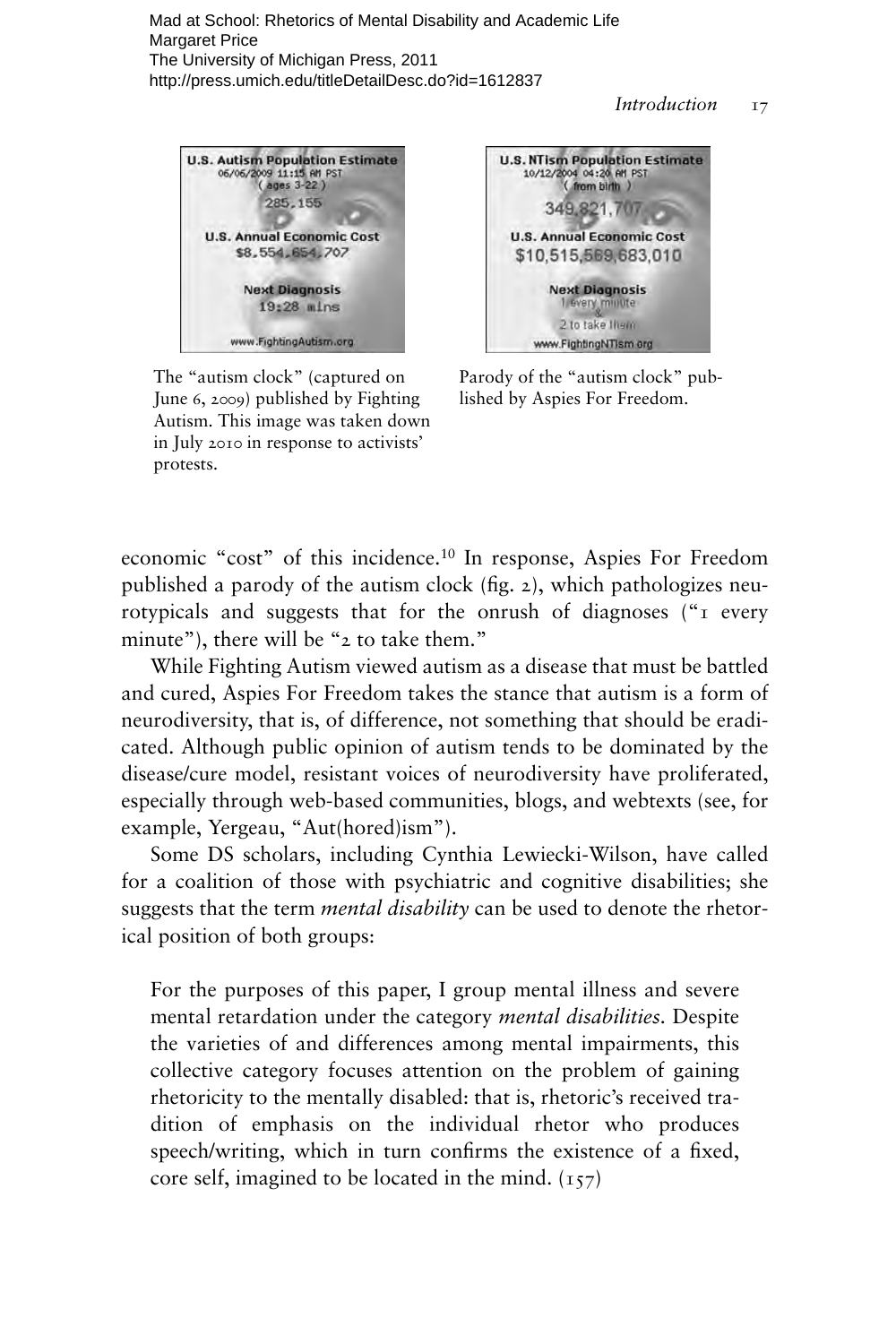18 Mad at School

In other words, according to Lewiecki-Wilson, the notion that one's disability is located in one's mind unites this category, not because such a thing is inherently true, but because persons with these kinds of disabilities share common experiences of disempowerment as rhetors—a lack of what both Prendergast and Lewiecki-Wilson call "rhetoricity." My own struggles for adequate terminology follow Lewiecki-Wilson's call for coalition politics. Although it is important to note the differences between specific experiences, in general I believe we need *both* local specificity *and* broad coalitions for maximum advantage. Persons with impaired bodyminds have been segregated from one another enough.

For a while, I used the term *psychosocial disability.* I like its etymology, the fact that it bumps *psych* (soul) against social context; I like its ability to reach toward both mind and world. Its emphasis on social context calls attention to the fact that psychosocial disabilities can be vividly, and sometimes unpredictably, apparent in social contexts. Although it's common to describe psychosocial disabilities as "invisible," or "hidden," this is a misnomer. In fact, such disabilities may become vividly manifest in forms ranging from "odd" remarks to lack of eye contact to repetitious stimming.<sup>11</sup> Like queerness, psychosocial disability is not so much invisible as it is apparitional, and its "disclosure" has everything to do with the environment in which it dis/appears.<sup>12</sup> *Psychosocial disability* announces that it is deeply intertwined with social context, rather than buried in an individual's brain.

Although *psychosocial* has been used in narrow ways that comply with a medical model of disability, it also has considerable traction within disability studies. In her introduction to a 2002 special issue of *Disability Studies Quarterly,* Deborah Marks argues that a psychosocial perspective can "challenge the disciplinary boundary between psychological and social paradigms." Taking up her point, Patrick Durgin has amplified the term's radical possibilities:

A "psycho-social formulation" is, in short, the none-of-the-above option in the diagnostic pantheon. It is the excluded middle or liminal space where impairment meets world to become disability. To use clinical language, it does not "present" clinically because it resists being given diagnostic surmise; and yet it won't "pass" as normal.  $(138)$ 

Durgin goes on to argue that, although *psychosocial* may seem a kind of "golden mean" between medical and social paradigms, it too must un-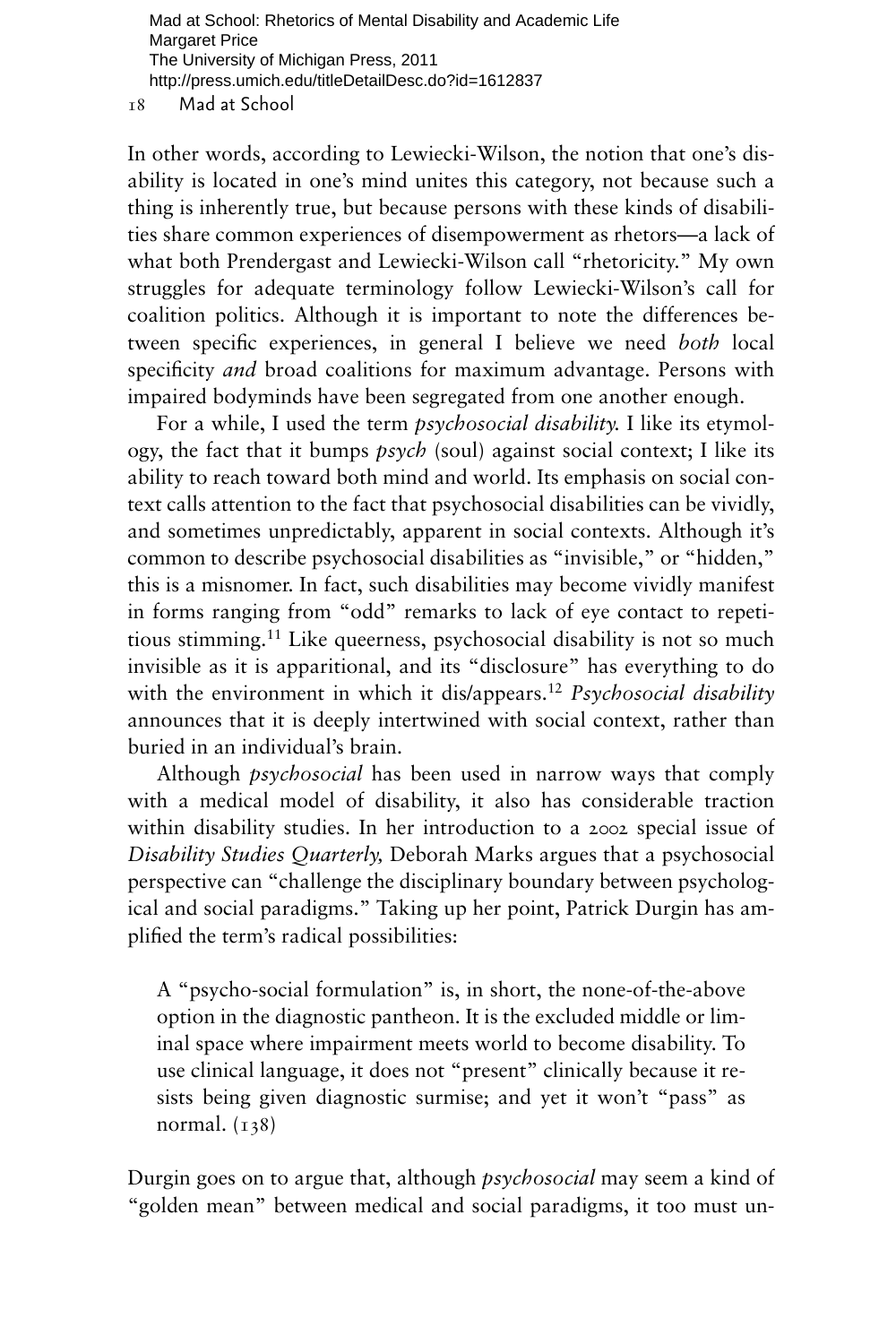dergo critical examination; not least, I would add, because this term can and has been used in medicalized and positivist projects. For example, in the third and fourth editions of the *Diagnostic and Statistical Manual of Mental Disorders,* the authors have made a great show of considering social factors in their new classification of "mental disorders," and also of having involved a broad base of patients and clinicians in developing the manual. Yet, as Lewis points out, that show is largely illusory; the central developers of the landmark DSM-III (and inventors of its categories) numbered just *five persons*, and the overarching rationale for the manual is increasingly positivist and biological. Despite this history, I value the potential of *psychosocial* for reappropriation. In a sense, Durgin is saying to the authors of the DSM, "You want social? We'll give you social."

My appreciation of *psychosocial* has been affirmed by philosopher Cal Montgomery, who pointed out its usefulness in terms of sensory as well as cognitive disabilities, saying, "I do think we need a way of talking inclusively about people for whom access to human interaction is problematic." (See chapter 6 for elaboration of this point.) However, having spent the last couple of years trying this term out—on the page, in conference presentations, at dinner with friends—I've become increasingly uncomfortable with it, because in most cases it seems to provoke puzzlement rather than connection. Explaining my experiences to Cal, I wrote: "I've been using the term 'psychosocial disability' in various settings for over a year—at conferences, in casual conversations, in my writing, etc.—and it seems that, *unless* I'm writing an article where I can fully explain what I'm getting at, people just kind of go blank when I use the term. I have started to feel like, what's the point of using a term that no one gets but me?" Put simply, in most social contexts, *psychosocial* failed to *mean.*

So I have taken another tack. Following Lewiecki-Wilson, these days I'm using *mental disability.* As Lewiecki-Wilson argues, this term can include not only madness, but also cognitive and intellectual dis/abilities of various kinds. I would add that it might also include "physical" illnesses accompanied by mental effects (for example, the "brain fog" that attends many autoimmune diseases, chronic pain, and chronic fatigue). And, as Cal suggests, we should keep in mind its potential congruence with sensory and other kinds of disabilities—that is, its commonalities with "people for whom access to human interaction is problematic."

Finally, while I respect the concerns of those who reject the label *disabled,* I have chosen to use a term that includes *disability* explicitly. In my own experience, claiming disability has been a journey of community,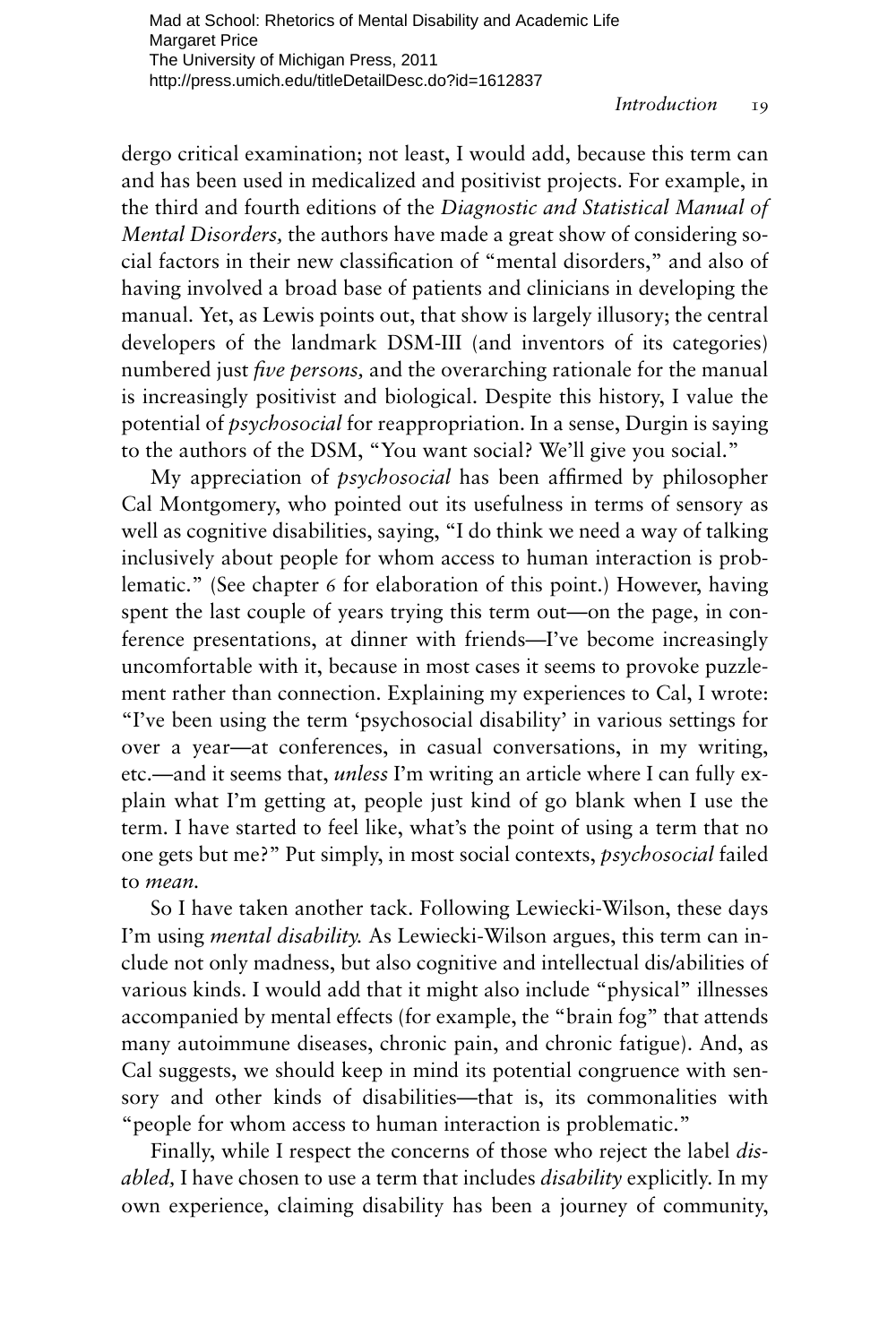20 Mad at School

power, and love. Over the last twenty years, I have migrated from being a person who spent a lot of time in hospitals, who was prescribed medications and prodded by doctors, to a person who inhabits a richly diverse, contentious, and affectionate disability community. Let me tell a story to explain this migration: On a December day in 2008, I arrived in a fluorescent-lit hotel room in San Francisco to listen to a panel of scholars talk about disability. I had recently made a long airplane journey and felt off-balance, frightened, and confused. I sat beside disability activist and writer Neil Marcus, and when he saw my face, he opened his arms and offered me a long, hard-muscled hug. That hug, with arms set at awkward angles so we could fit within his wheelchair, with chin digging into scalp and warm skin meeting skin—that, to me, is disability community. Neil may or may not know what it is like to wake with night terrors at age forty, I may or may not know what it feels like to struggle to form words, but the reaching across those spaces is what defines disability for me. We write, we question and disagree, we are disabled. Simi Linton has said of the term *disability* that "We have decided to reassign meaning rather than choose a new name"  $(31)$ .

And so, in naming myself a crazy girl, neuroatypical, mentally disabled, psychosocially disabled—in acknowledging that I appear (as a colleague once told me) "healthy as a horse" yet walk with a mind that whispers in many voices—I am trying to reassign meaning. In the best of all possible worlds I would refuse to discard terms, refuse to say which is best. I believe in learning the terms, listening to others' voices, and naming myself pragmatically according to what the context requires. I believe that this is language.

## Overview of Chapters and a Note on Style

Many of us are mad at school. This includes not only those of us with mental disabilities who work and learn in academic settings; it also includes those who are *mad at school* in the other sense—frustrated, critical, and concerned. Such persons may include clinicians and social workers; the friends and family members of students, staff, and faculty with mental disabilities; and researchers of educational settings or mental disabilities from a great variety of disciplines. In other words, many different people, coming from many different backgrounds, have a stake in this book. For this reason, I have attempted to write in a manner that is ac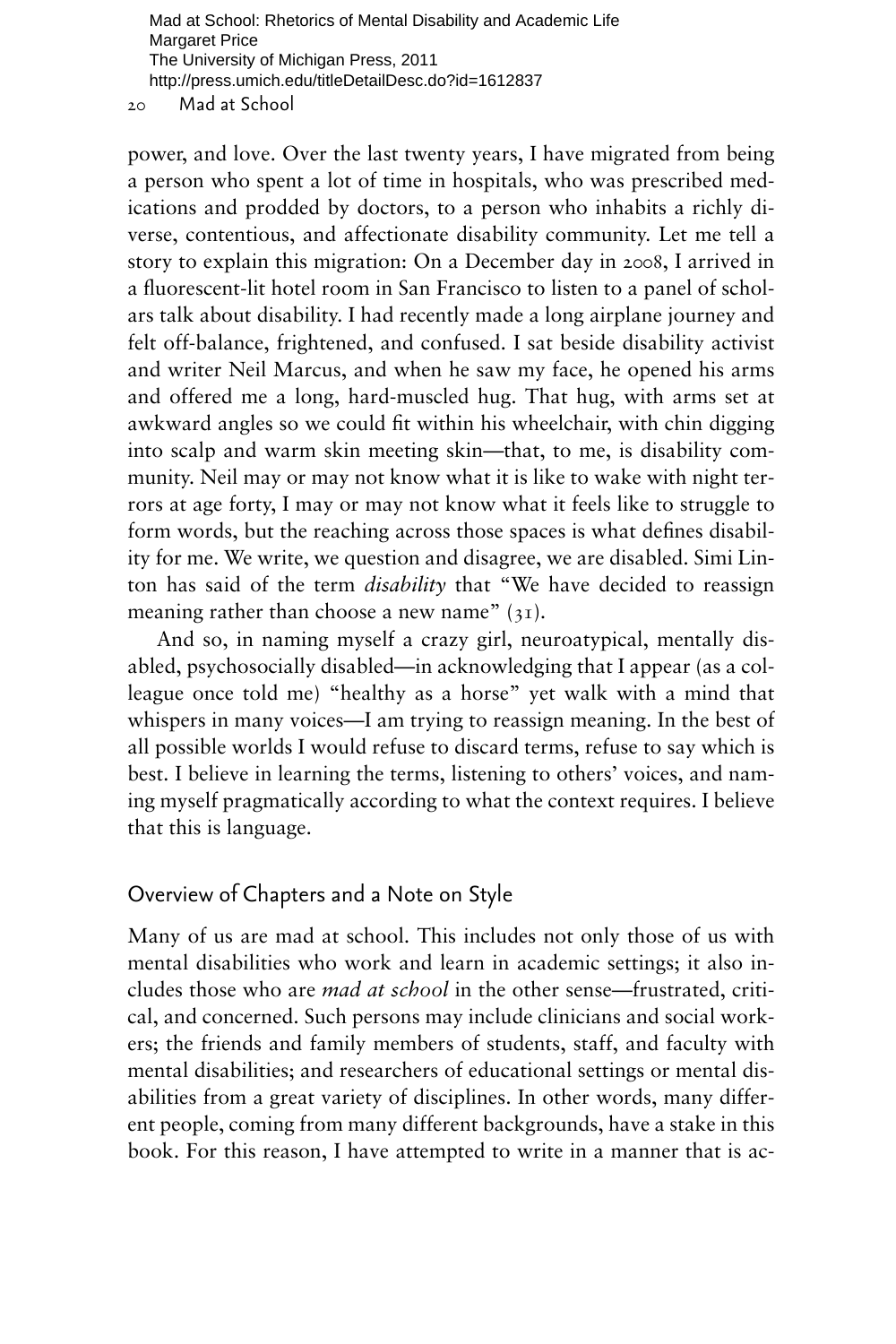cessible to a wide variety of readers. I've tried to imagine audiences including my students; my colleague who specializes in mathematical datamining; my mother (a retired administrator in higher education); my father (a psychology professor); and my friend Sarah, whose youngest son has Down syndrome. This book contains stories about my own experience, because I believe stories are one way of accessing theory. It also contains stories told by others, those I've worked with and engaged in research with. And it does contain a fair amount of "academic jargon" reviews of studies, speculation on theories, writing by teachers and researchers. I hope that you, as the reader, will pick and choose the parts of this book that are meaningful to you. I want to offer it as a kind of smorgasbord, not a single sustained argument that must be read from beginning to end.

Chapter 1 addresses the question of academic discourse itself—what it is, and how it intersects with the discourses of mental disability. Beginning with classical rhetoric, it explores the significance of topics including "rationality" and "the critical." This chapter also introduces my methodology, which is an adaptation of critical discourse analysis (CDA) and pays particular attention to rich discursive features (Barton) including juxtaposition, interdiscursivity, pronouns, and key terms.

Chapter 2 focuses on the classroom. I begin by introducing my theory of *kairotic space*, which I define as the less formal, often unnoticed, areas of academe where knowledge is produced and power is exchanged. Drawing upon rhetorical theories of *kairos* as well as DS theories of "crip time," I analyze topoi including "presence," "participation," and "resistance." Through close reading of students' writing, as well as teachers' accounts of their classroom experiences, I explore the role these features play in the exclusion of persons with mental disabilities from academic discourse, and consider digital as well as face-to-face pedagogical spaces. The chapter concludes with a series of concrete suggestions for creating more inclusive classroom spaces.

Chapter 3 examines professional kairotic spaces, including conferences and job searches. Such gatherings generally assume various abilities, including the ability to operate in crowds, to navigate unfamiliar geographies, and to cope with fast-moving and often agonistic exchanges (for instance, the question-and-answer session after a conference panel). Drawing upon published guidelines from professional organizations such as the Modern Language Association and American Psychological Asso-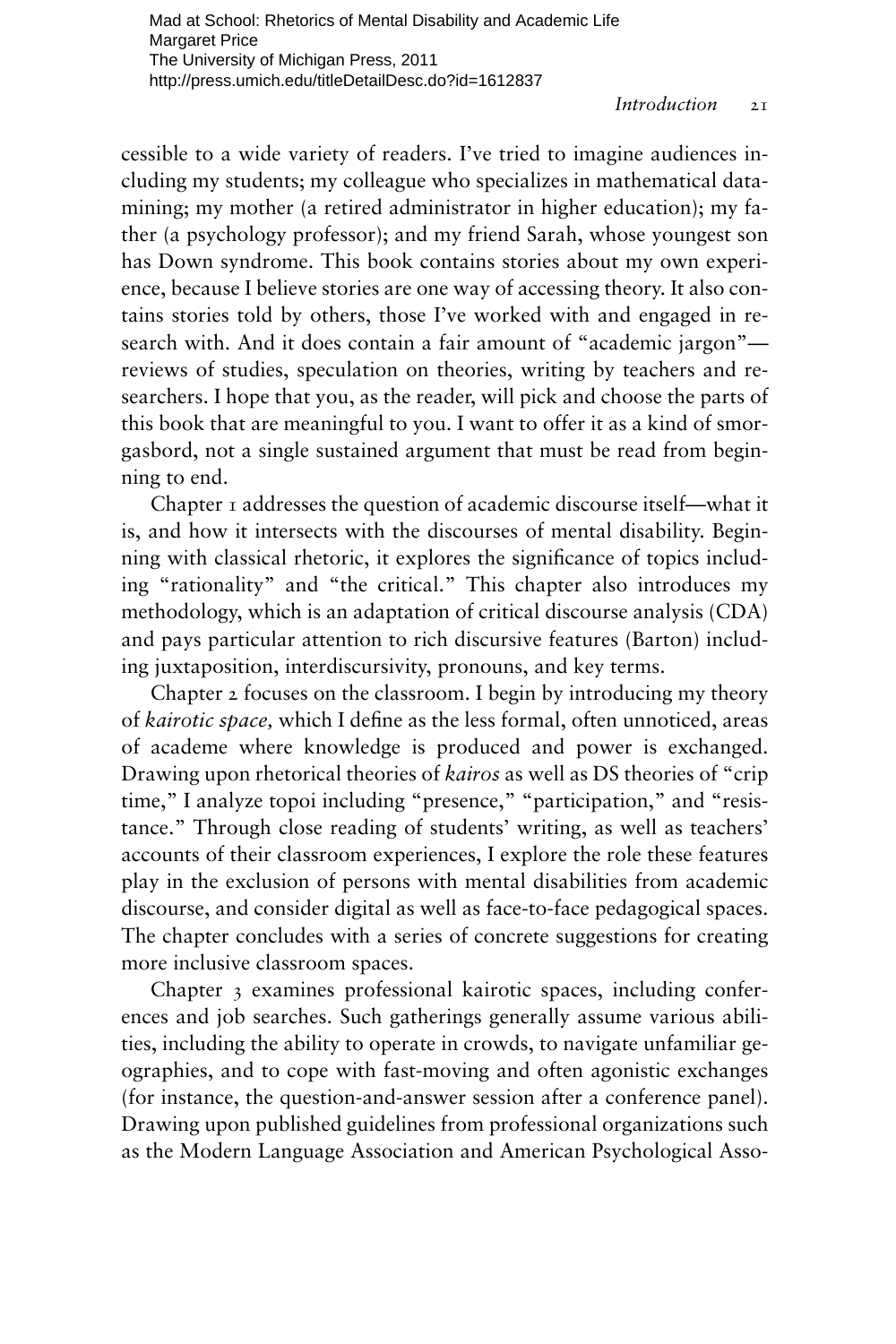22 Mad at School

ciation, as well as written accounts by faculty (including non-tenuretrack faculty), I analyze these texts in terms of the topoi "collegiality" and "productivity." As with chapter 2, I conclude with concrete suggestions for creating a more inclusive professional infrastructure.

Chapter 4 shifts focus from the everyday spaces of academe to its representation in crisis—specifically, in the context of school shootings. Because the shooting at the University of Alabama–Huntsville occurred just as this book was going to press, my focus is on two other sites—Virginia Tech and Northern Illinois University. However, I stress that the myths and representations that played out in stories of students Seung-Hui Cho and Steven Kazmierczak are being reiterated in stories of faculty member Amy Bishop. This chapter argues that representations of school shootings usually presume that madness was the *cause* of the shooters' actions. But in such representations, madness tends to operate as the *mechanism* through which the shooters are placed in a deviant space separate from everyone else ("normals"). In this way, an attempt is made to construct academe as a "safe zone" that must be protected from the violent incursions of madness. Accounts of Cho and Kazmierczak can be read as medicalized case studies that perpetuate dominant discursive formations in which the topos of security is used to buttress myths of race, class, and violence.

Chapter 5 turns its focus to textual sites of microrebellion in which rhetors with mental disabilities find ways to speak on their own terms. This chapter analyzes *A Mind Apart: Travels in a Neurodiverse World,* by Susanne Antonetta; *Lying: A Metaphorical Memoir,* by Lauren Slater; and "Her Reckoning: A Young Interdisciplinary Academic Dissects the Exact Nature of Her Disease," by Wendy Marie Thompson. Using the rich feature of pronouns as a window into the larger dynamics of power and personhood that play out in these texts, I show that they subvert the conventional imperatives of autobiography by engaging in a strategy I call *counterdiagnosis.* Counter-diagnosis refuses a confessional position and refigures key topoi of autobiographical prose including "rationality," "coherence," and "truth." These texts claim cultural and academic capital not in spite of, but *through,* their authors' neuroatypicality.

Chapter 6 exists because, quite simply, I could not bear to publish this book without careful attention to those who operate outside the privileged borders of academe, whether by choice or by exclusion. The chap-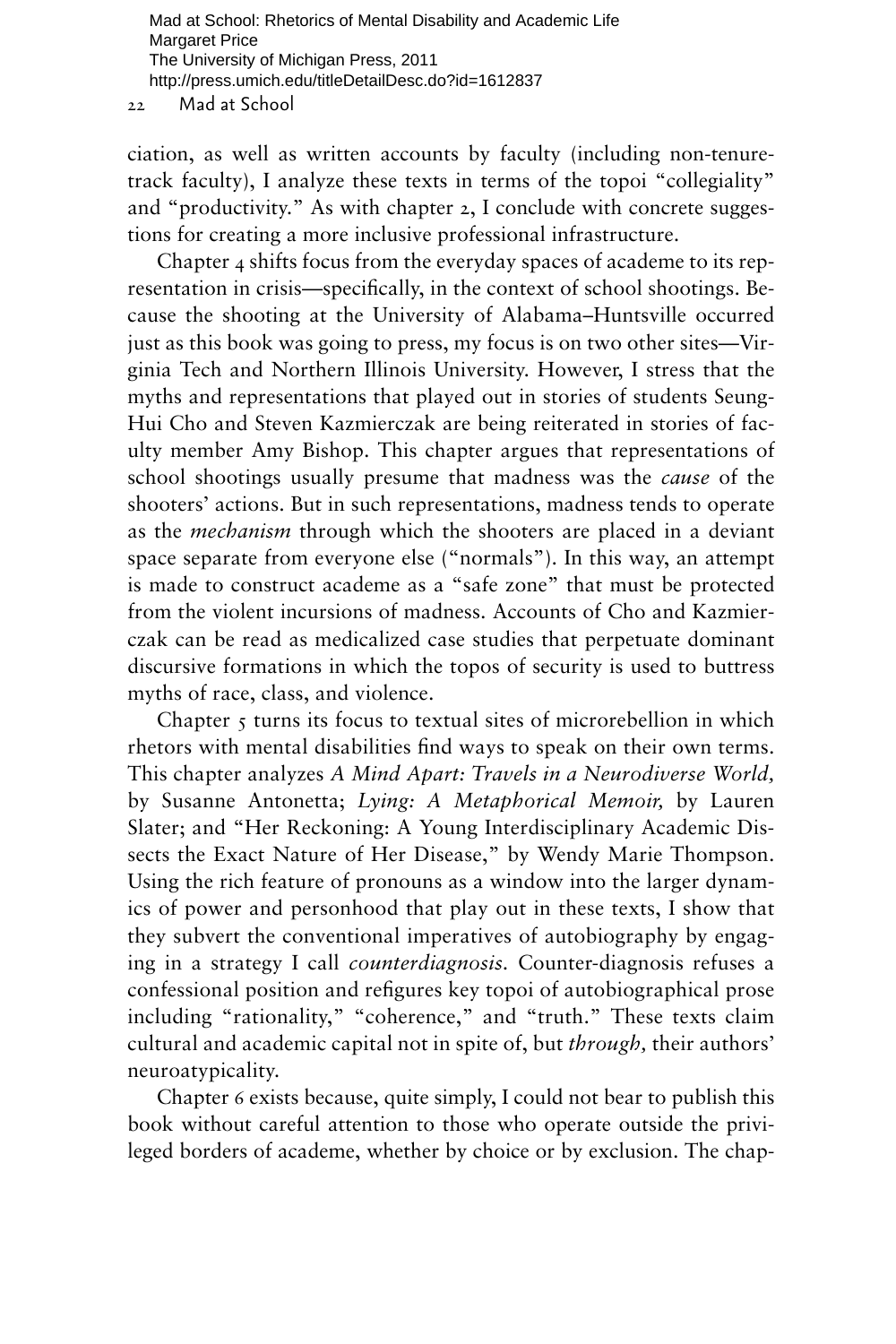### *Introduction* 23

ter is a small-scale qualitative study involving interviews with three independent scholars, Leah (Phinnia) Meredith, Cal Montgomery, and Ty Power. Given the shocking statistics about academics with mental disabilities—for example, that 86 percent of students with psychiatric disabilities withdraw from college before completing their degrees (Collins and Mowbray 304)—I felt that there were important stories to be told by those who operate from contingent and marginal positions. In addition, I wanted to apply the principles of accessible design to qualitative research, exploring the ways that access must shift and stretch when participants and researcher have mental disabilities. The primary topos investigated in this chapter is independence itself: what does it mean to be an "independent" scholar in a social and academic system rife with the inequities of ableism? Ty, Cal, and Phinnia offer important correctives to my own thinking as well as provocative insights about how academic discourse and qualitative research might be reformed to become more accessible for all.

## End Note

Much of this book is a story, or rather, a series of stories. I believe that incorporating narratives of experience is one way to improve access to academic prose. (Also, and admittedly, it's just the way I write.) Among the stories I like best are those that render their own occasions of telling that is, the ones that explain how and why they came about, what the writer was thinking, what impelled the ideas to come into form. And so I begin my own storytelling with the tale of how this book began.

I can mark the moment with some precision, because—typically—I was taking notes. The moment occurred at the Conference on College Composition and Communication in early April 2008. I was sitting in a chilly conference room at the New Orleans Riverside Hilton for an afternoon session titled "Teaching Writing through the Lens of the Body: Disability in the Composition Classroom." Although the panel title implied a focus on physical disability, I knew from the presentation titles that there would be significant focus on mental disabilities: Muffy Walter Guilfoil was presenting "The Mad Hattress in the Composition Classroom," and George Williams was presenting "Depression, Anxiety and Empathy in First-Year Writing Courses." At some point while listening to the speakers, I opened my notebook and scribbled this: